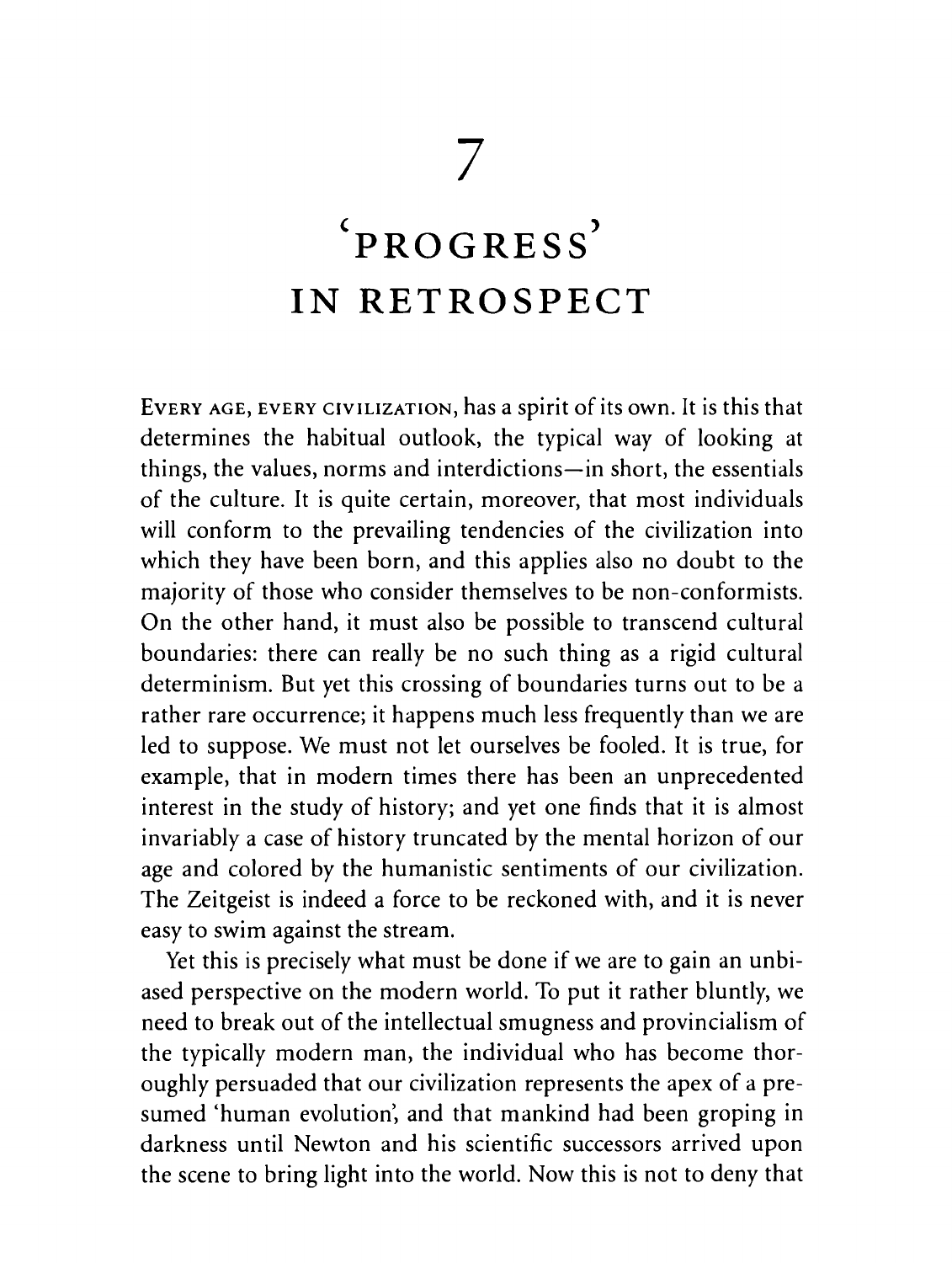bygone ages have known their share of ignorance and other ills, and that in certain respects the human condition may have been improved. Our point, rather, is that these supposedly positive developments which figure so prominently in the contemporary perception of history represent only a part of the story: the lesser part, in fact. We see the things that we have gained and are blind-almost by definition-to all that has been lost. And what is it that has been lost? Everything, one could say, that transcends the corporeal and psychological planes, the twin realms of a mathematicized objectivity and an illusory subjectivity. In other words, as intellectual heirs to the Cartesian philosophy we have become denizens of an impoverished universe, a world whose stark contours have been traced for us by the renowned French rationalist. At bottom there is physics and there is psychology-answering to the two sides of the great Cartesian divide-and together the two disciplines have in effect swallowed up the entire locus of reality: our reality, that is. Beyond this we see nothing; we cannot-our premises do not permit it.

But what then is out there that could possibly be seen? And by what means? The answer is surprisingly simple: what is to be seen is the God-made world, and this seeing-this prodigy-is to be accomplished through the God-given instruments consisting of the five senses and the mind. In this way we actually come into contact with the real, objective cosmos, which turns out to be a live universe full of color, sound and fragrance, a world in which things speak to us and everything has meaning. But we must learn to listen and to discern. And that is a task which involves the whole man: body, soul, and above all, 'heart'. Everyone has seen a bird or a cloud, but not everyone is wise, not everyone is an artist in the true sense. This is of course what an education worthy of the name should help us to achieve: it should make us wise, it should open the eye of the soul.

One question remains: what is it that Nature has to tell-if only one has 'ears to hear'? Now to begin with it speaks of subtle things, of invisible causes and of cosmic harmonies. There is a science to be learned, a 'natural philosophy' that 'is not contrived. But that is not all; it is only the merest beginning. For at last-when 'the heart is pure'-we discover that Nature speaks, not of herself, but of her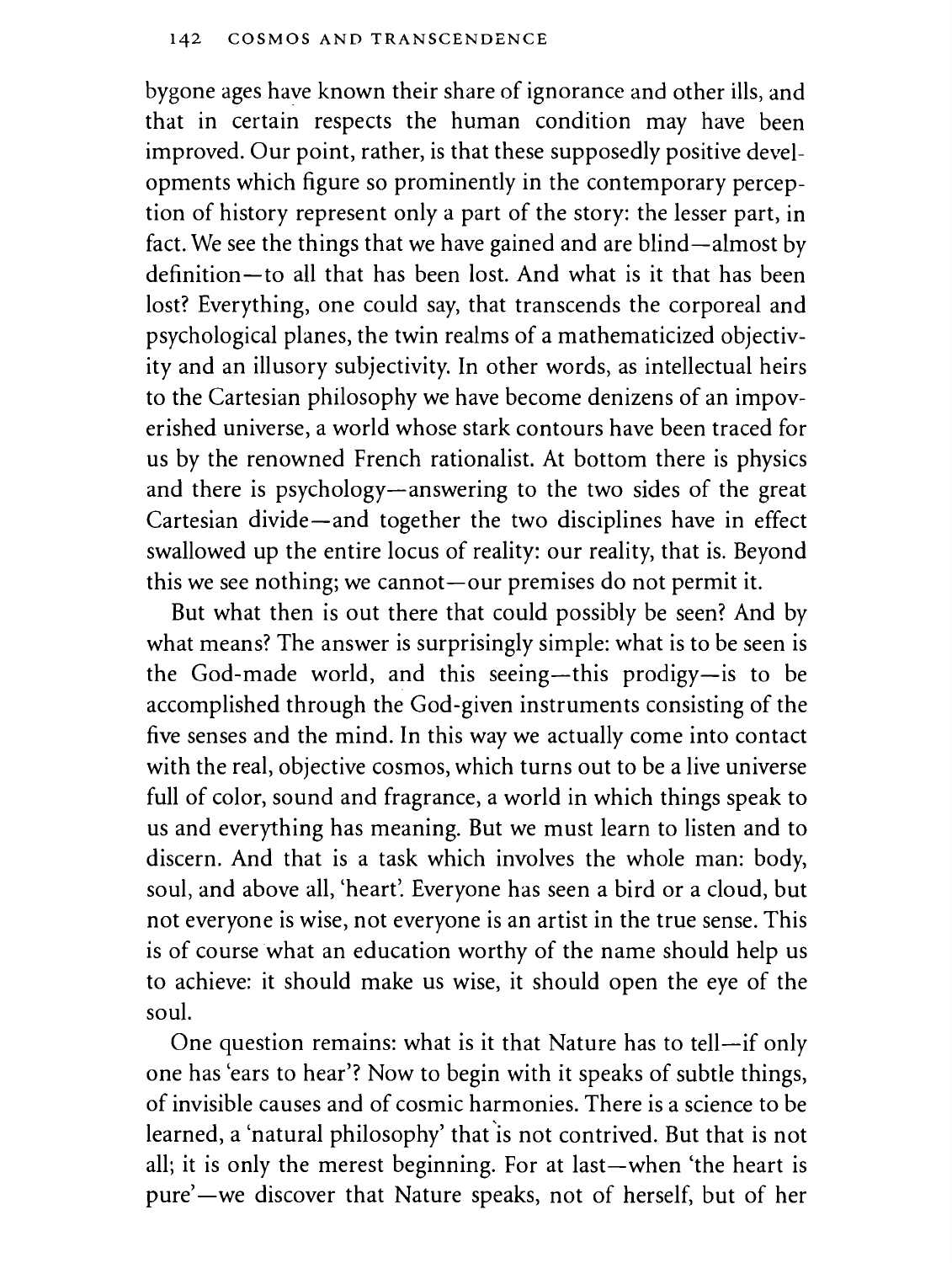Maker: 'Heaven and earth are full of Thy glory.' Or in the words of the Apostle, *'the invisible things of Him from the creation of the world have been clearly seen, being understood by the things that are made, even His eternal power and Godhead.'* 

But as we are well aware, the very recollection of this exalted knowledge began to wane long ago and by the time of the Renaissance had grown exceedingly dim, except in the case of a few outstanding souls. When it comes to Galileo and Descartes, moreover, it would appear that the light had gone out entirely: their philosophy of Nature leaves little room for doubt on that score. And from here on one encounters a prevailing intellectual milieu that is truly benighted, whatever the history books may say. To be sure, there have been some notable voices crying in the wilderness, and yet it is plain to see that 'Bacon and Newton, sheath'd in dismal steel' have carried the day, and that their 'Reasonings like vast Serpents' have infolded 'the Schools and Universities of Europe; as Blake laments to his everlasting glory. It was the victory of 'single vision': a kind of knowing which paradoxically hinges upon a scission, a profound alienation between the knower and the known. Now this is the decisive event that has paved the way to modern culture. From that point onwards we find ourselves (intellectually) in a contrived cosmos, a world cut down to size by the profane intelligence-a manmade universe designed to be comprehensible to physicists, and for its very lack of objective meaning, to psychologists as well.

Or this is where we would find ourselves, better said, if the great modern movement had fully succeeded in converting us to its preconceived notions. But that is not really possible; on closer examination we are bound to discover that there is in fact no one on earth who fully believes-with all his heart-what science has to say: such a Weltanschauung can speak only to a part of us, to a single faculty as it were, and so it is in principle unacceptable to the total man. Still, there is no denying that collectively we have become converts to a high degree. And if the vision does not fit the whole man, he can learn to live piecemeal, by compartments so to speak. Having become alienated from Nature-the object of knowledge-he becomes in the end estranged from himself.

We are beginning to see that the cosmological train of thought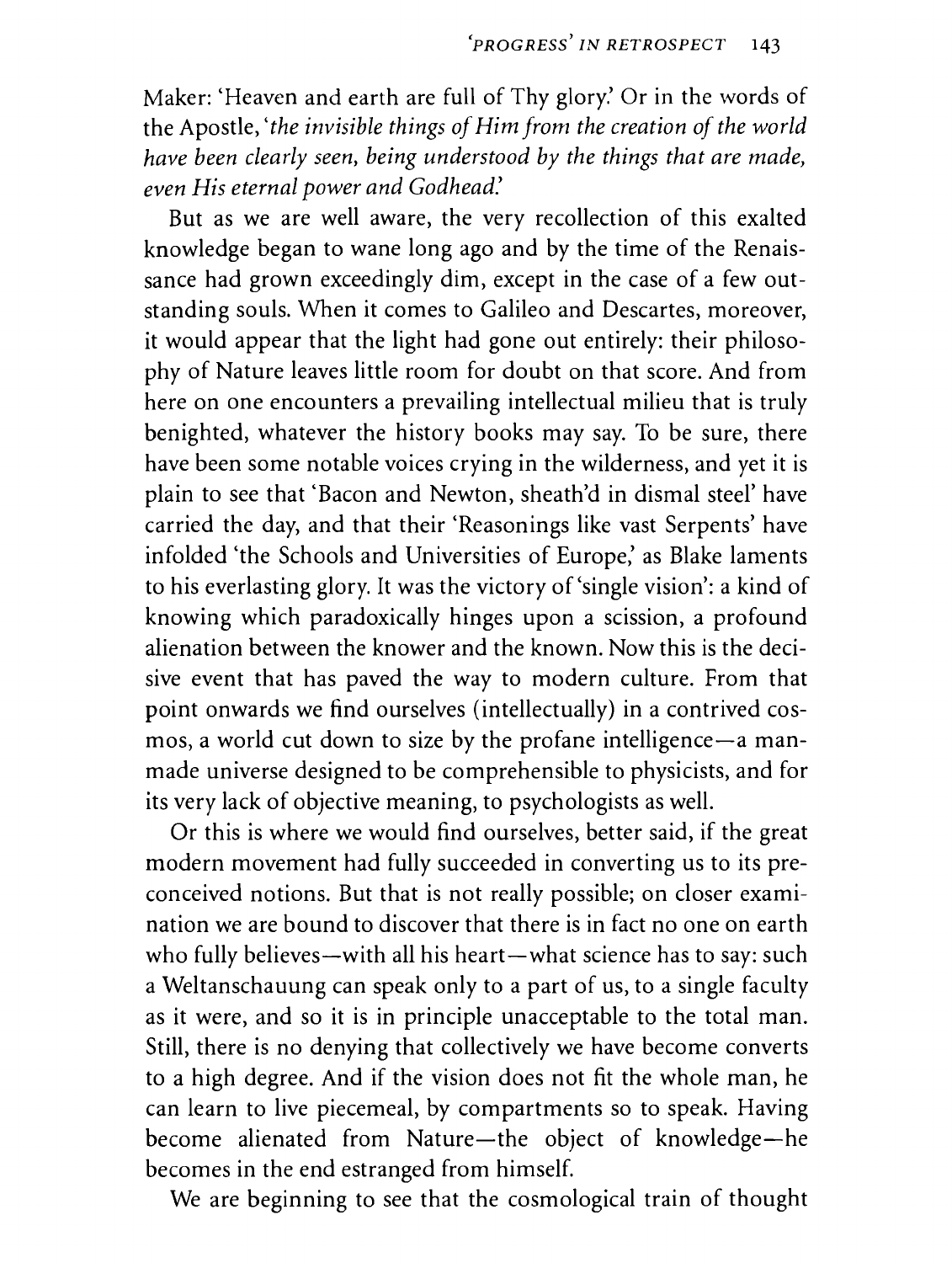which started idyllically enough with the garden meditations of Descartes has had cultural reverberations. Roszak is unquestionably right when he insists that 'cosmology implicates values', and that 'there are never two cultures; only one-though that one culture may be schizoid.<sup>'1</sup> He may also be right when he speaks of the outward consequences of this cultural neurosis in the following terms:

We can now recognize that the fate of the soul is the fate of the social order; that if the spirit within us withers, so too will all the world we build about us. Literally so. What, after all, is the ecological crisis that now captures so much belated attention but the inevitable extroversion of a blighted psyche? Like inside, like outside. In the eleventh hour, the very physical environment suddenly looms up before us as the outward mirror of our inner condition, for many the first discernible symptom of advanced disease within. 2

FoLLOWING UPON these summary observations, it may be well to reflect on the first major achievement of modern science, which is no doubt the Copernican astronomy. One generally takes it for granted that the displacement of the Ptolemaic by the Copernican world-view amounts to a victory of truth over error, the triumph of science over superstition. There are even those who perceive the Copernican position as a kind of holy doctrine having Giordano Bruno as its martyr and Galileo as its saintly confessor. But strangely enough it is forgotten that twentieth-century physics is in fact neutral on the entire issue. There was first of all the question whether the sun moves while the Earth remains fixed, or whether it is really the Earth that moves, and not the sun. Now what modern physics insists upon—ever since Einstein recognized the full implication of the Michelson-Morley experiment-is that the concepts of rest and motion are purely relative: it all depends on what we take to be our frame of reference. Thus, given two bodies in space, it makes no

2. Ibid., pxvii.

<sup>1.</sup> Where the Wasteland Ends (Garden City, NY: Doubleday, 1973), p200.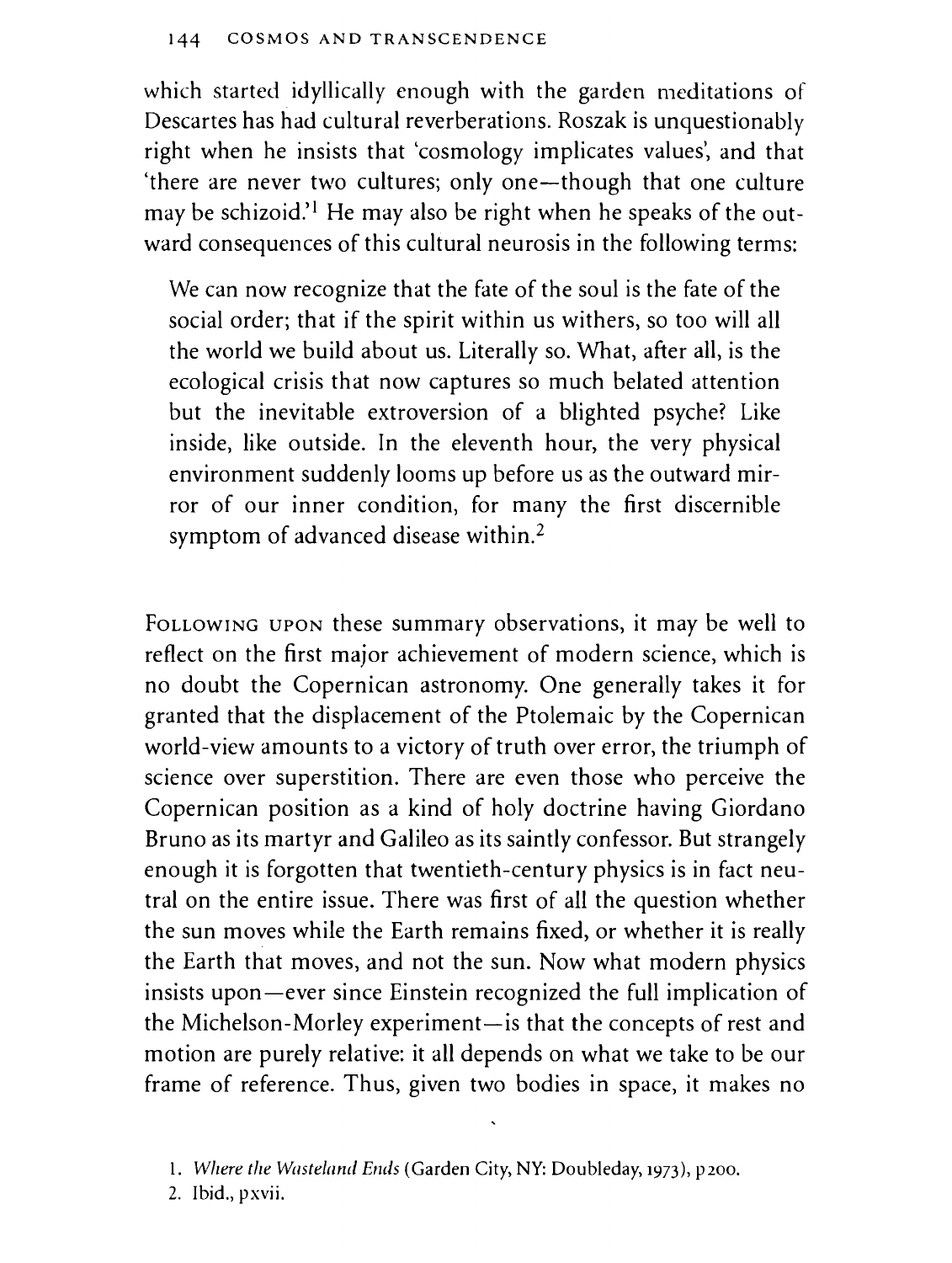sense whatever to ask which of the two is moving and which is at rest. So much for the first point of contention. The second issue, moreover, related to the position of the two orbs, each side claiming that the body which they took to be at rest occupies the center of space. And here again contemporary physics sees a pseudo-problem arising from fallacious assumptions. The question is in fact senseless on two counts: first, because (as we have seen) one cannot say that a body is at rest in an absolute sense; and secondly, because there is actually no such thing as a center of space. Thus, whether one conceives of cosmic space as unbounded (like the Euclidean plane) or as bounded (like the surface of a sphere), there exists in either case no special point that is marked out from the rest, and so also no point which could be taken as the center of space. But in the absence of a center the Copernican debate loses its meaning; from this perspective the entire controversy appears indeed as the classic example of 'much ado about nothing'.

Yet this way of looking at the matter-which equalizes the two contesting sides-turns out to be no less deceptive than the popular view which bestows the palm of victory on the Copernicans. If the popular verdict is based on little more than prejudice and propaganda, the scientific appraisal for its part rests on the no less gratuitous assumption that cosmology is to be formulated in purely quantitative and 'operationally definable' terms. One tacitly assumes, in other words, that quantity is the only thing that has objective reality, and that the *modus operandi* of empirical science constitute the only valid means for the acquisition of knowledge. Now historically this is just the position to which Western civilization has been brought through a series of intellectual upheavals and reductions in which the Copernican revolution has played a major role. In fact, the new outlook stems directly from the later Copernicans, individuals like Galileo, whose thought was already modern in that regard. One should also remember that these (and not Copernicus) are the men who ran afoul of the ecclesiastical authorities and precipitated the famous debates. It was in the year 1530, let us recall, that Copernicus communicated his ideas to Pope Clement VII and was encouraged by the Pontiff to publish his inquiries; and it was a century later (in the year 1632) that Galileo was summoned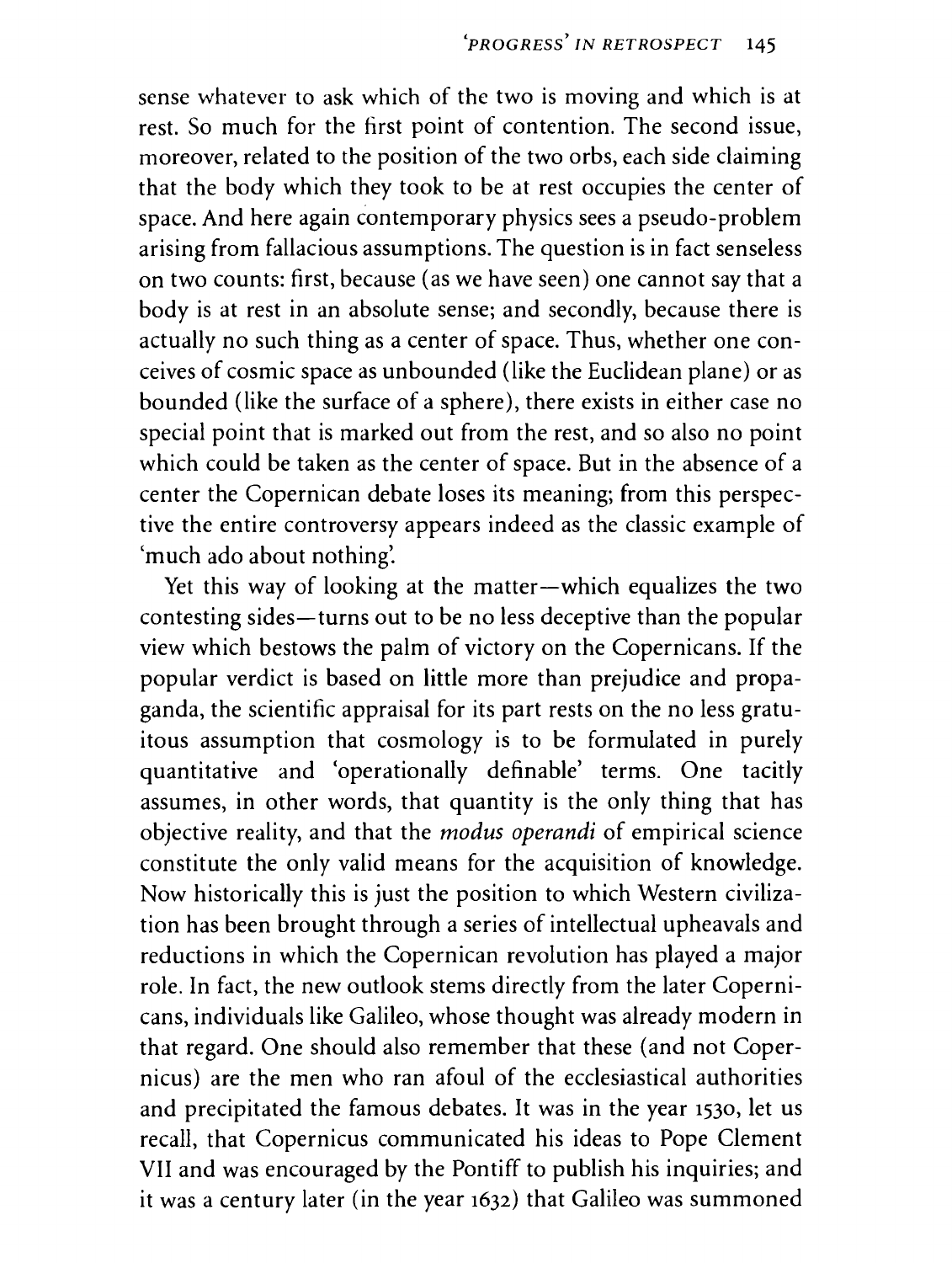before the Inquisition. The point is that there was more to the celebrated controversy than first meets the eye; and while overtly the debate raged over such seemingly harmless issues as whether it is the Earth or the sun that moves, one can see in retrospect that what was actually at stake was nothing less than an entire Weltanschauung.

We tend to forget that the Ptolemaic world-view was incomparably more than simply an astronomical theory in the contemporary sense; we forget that it was a *bona fide* cosmology as distinguished from a mere cosmography of the solar system. Now to appreciate the point of this difference, it must be recalled that the ancient Weltanschauung conceives of the cosmos as an hierarchic order consisting of many 'planes', an order in which the corporeal world-made up of physical bodies, or of 'matter' in the sense of modern physicsoccupies precisely the bottom rank. This implies, in particular, that whatever can be investigated by the methods of physics-everything that shows up on its instruments-belongs *ipso facto* to the lowest fringe of the created world. Newton *was* right: we *are* only gathering pebbles by the seashore; for indeed, the physical sciences, by their very nature, are geared to the corporeal order of existence. Now basically this is just the world that is perceptible to our external senses; only we must remember that even this lowest tier of the cosmic hierarchy is incomparably richer than the so-called physical universe-the ideal or imagined cosmos of contemporary sciencebecause, as we have had ample opportunity to see, the corporeal world comprises a good deal more than simply mathematical attributes. Thus, if we wanted to locate the universe of modern physics on the ancient maps, we would have to say that it constitutes an abstract and exceedingly partial view of the outermost fringe, the 'shell' of the cosmos. A *bona fide* cosmology, on the other hand, in the traditional sense, is a doctrine that bears reference--not just to a single plane-but to the cosmos in its entirety.

The question arises, of course, how the Ptolemaic theory, which after all does speak of the sun and its planets, could 'bear reference to the cosmos in its entirety; seeing that the corporeal order as such constitutes no more than the smallest part of that total cosmos. And the answer is simple enough, at least in principle: the things of Nature point beyond themselves; though they be corporeal, they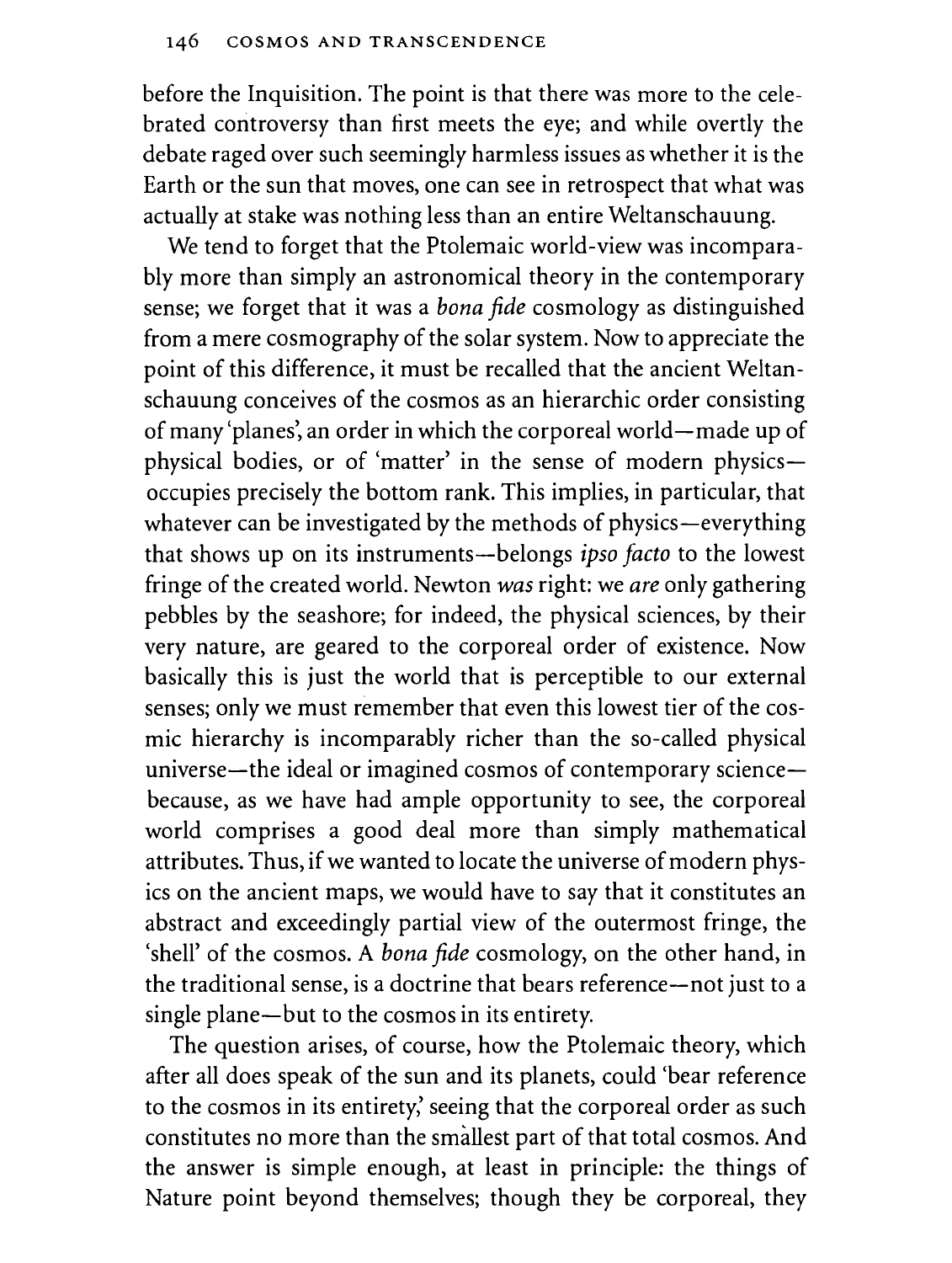speak of incorporeal realms-they are symbols. In fact, there is an analogic correspondence between the different planes: 'as above, so below' says the Hermetic axiom. We must not forget that despite its hierarchic structure the cosmos constitutes an organic unity, much like the organic unity of mind, soul and body which we can glimpse within ourselves. Does not the face mirror the emotions or thoughts, and even the very spirit of the man? We have become oblivious of the fact that the cosmos, too, is an 'animal', as the ancient philosophers had observed.

This, then-the miracle of cosmic symbolism-is what stands behind the Ptolemaic world-view and elevates it from a somewhat crude cosmography to a full-fledged cosmology. There was a time, moreover, when men could read the symbol, when they sensed that the solid Earth as such represents the corporeal realm, which stands at the very bottom of the cosmic scale; and that beyond this Earth there are spheres upon spheres, each larger and higher than the one before, until one arrives at last at the Empyrean, the ultimate limit or bound of the created world. They sensed too that there is an axis extending from Heaven to Earth, by which all these spheres are held together as it were, and around which they revolve; and they realized intuitively that the relation of containment is expressive of preeminence: it is the higher, the more excellent, that contains the lower, even as the cause contains the effect or the whole contains the part.

Let us add that in attempting to appraise these ancient beliefs we  $\overline{\phantom{a}}$ must not be put off by the fact that their erstwhile proponentsmen who supposedly had some intuitive apprehension of higher realms-were evidently ignorant of things that are nowadays known to every schoolboy. We need not be unduly astonished, for example, that Ptolemy took our planet to be fixed in space because 'if there were motion, it would be proportional to the great mass of the Earth and would leave behind animals and objects thrown into the air.<sup>3</sup> Childish, yes; but we should remember that the Book of Nature can be read in various ways and on different levels, and that

<sup>3.</sup> Quoted by E. A. Burtt, *The Metaphysical Foundations of Modern Physical Science* (New York: Macmillan, 1951), P35·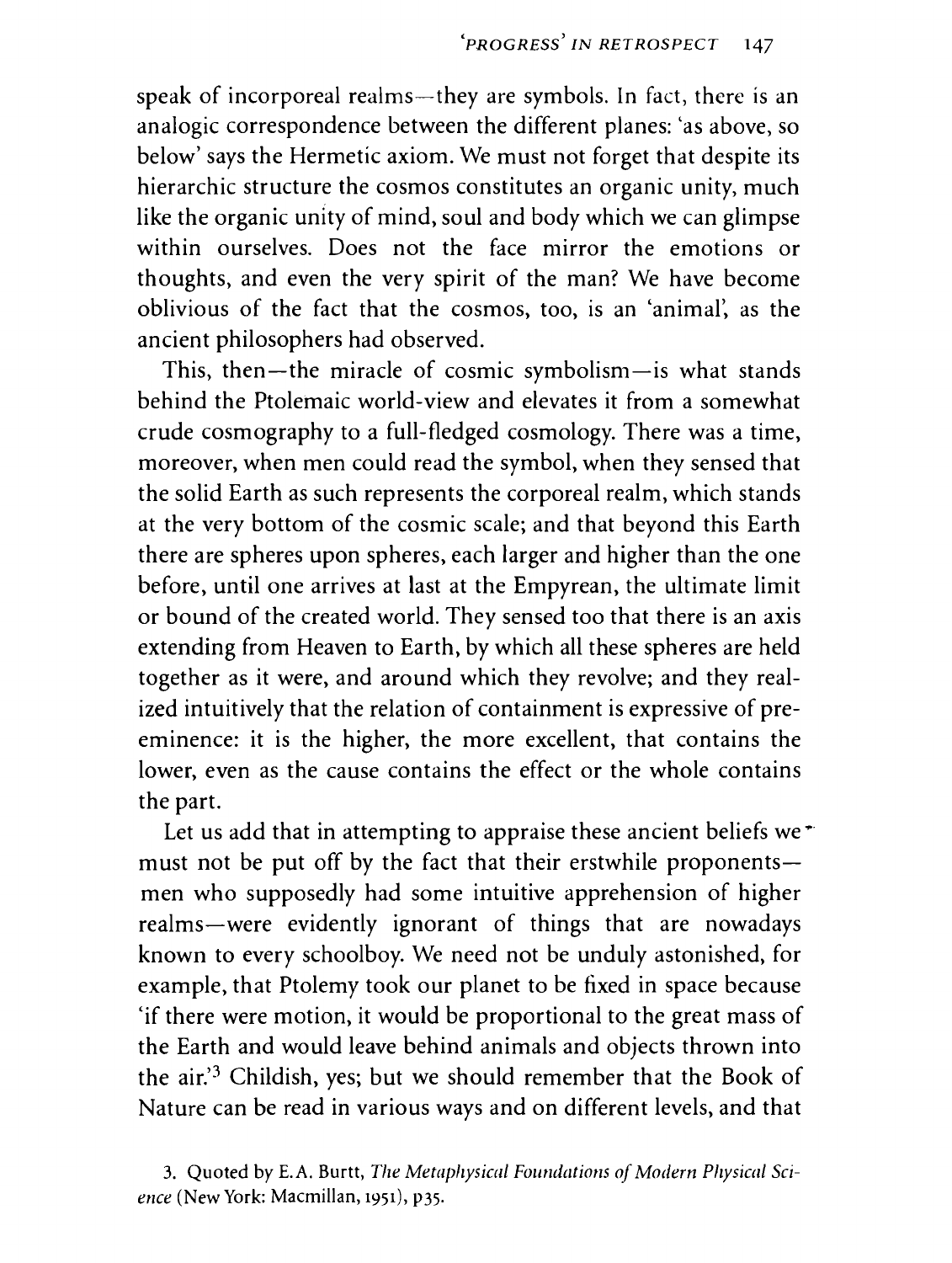no one knows it all. To be sure, 'There are more things in heaven and earth, Horatio, than are dreamt of in your philosophy.'

Getting back to the Copernican debate, it has now become apparent that the change from a geocentric to a heliocentric astronomy is not after all such a small or harmless step as one might have imagined. The fact is that for all but a discerning few it has undermined and discredited a cosmic symbolism which had nurtured mankind throughout the ages. Gone was the visible exemplification of higher realms and the vivid sense of verticality which spoke of transcendence and of the spiritual quest. Gone was the world that had inspired Dante to compose his masterpiece. With the demise of the Ptolemaic world-view the universe was in effect reduced to a single horizontal cross-section—the lowest, no less. It has become for us this narrow world, which remains so for all the myriad galaxies with which we are currently being regaled. Nature has become 'a dull affair', as Whitehead says, 'merely the hurrying of material, endlessly, meaninglessly.'

One might object to this assessment of what was actually at stake in the Copernican issue on the grounds that a heliocentric astronomy too admits of a symbolic interpretation, since it identifies the sun-a natural symbol of the Logos-as the center of the cosmos. But yet the fact remains that its rediscovery by Copernicus has not been propitious to a spiritual vision of the world; 'rather was it comparable to the dangerous popularization of an esoteric truth', as Titus Burckhardt observes.<sup>4</sup> One must remember that our normal experience of the cosmos is obviously geocentric, a fact which in itself implies that the Ptolemaic symbolism is apt to be far more accessible. Moreover, the Copernican victory came at a time when the religious and metaphysical traditions of Christianity had already fallen into a state of partial decay, so that there was no longer any viable framework within which the symbolic content of heliocentrism could have been brought to light. As Hossein Nasr has pointed out, 'the Copernican revolution brought about all the spiritual and religious upheavals that its opponents had forecasted

<sup>4.</sup> 'Cosmology and Modern Science', in *The Sword of Gnosis* (Baltimore: Penguin, 1974), p127.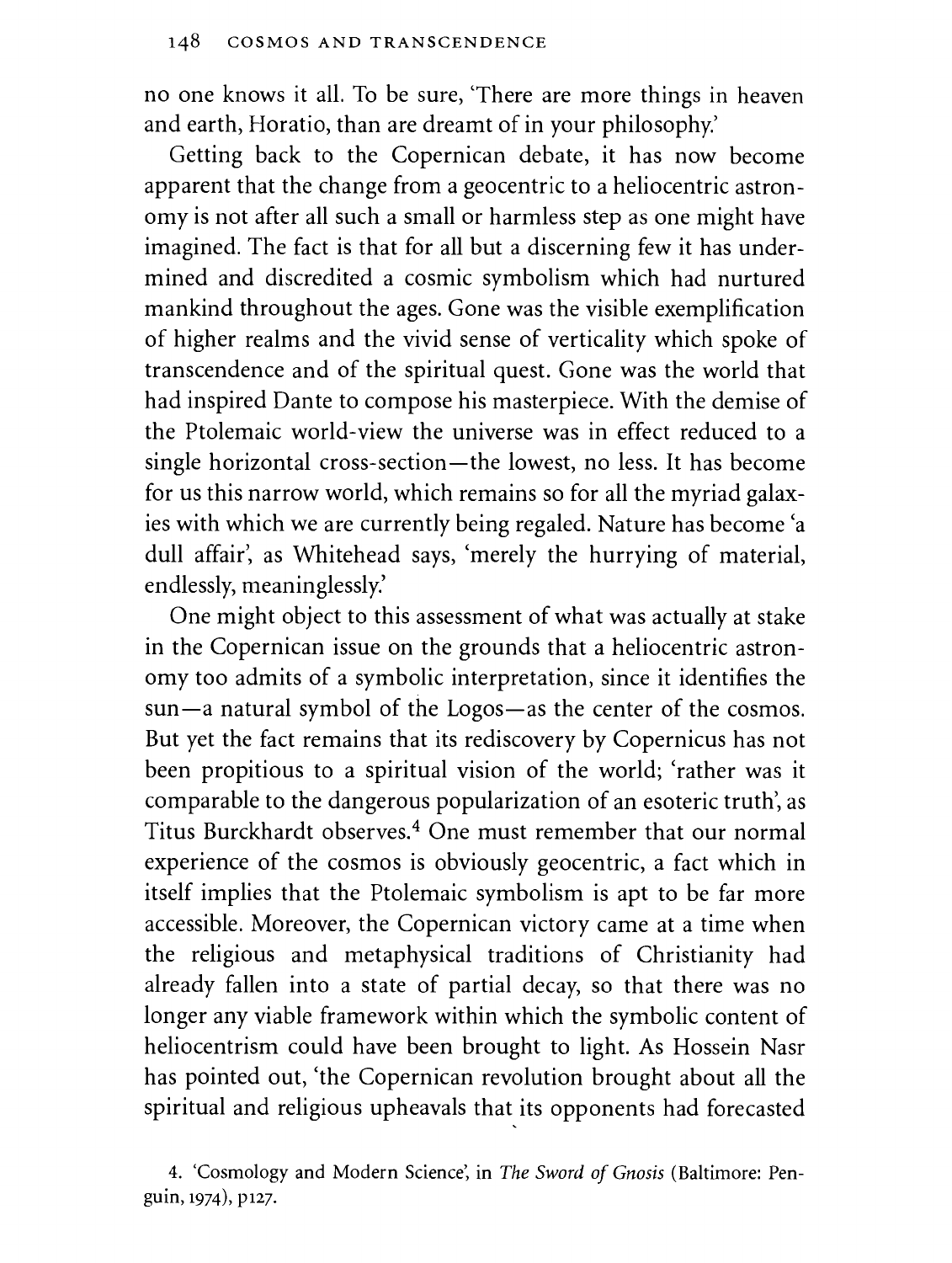would happen precisely because it came at a time when philosophical doubt reigned everywhere....'<sup>5</sup> It was a time when European man was no longer especially attuned to the reading of transcendental symbols and had already to a large extent lost contact with the higher dimensions of existence. And this is what lends a certain air of unreality to the Copernican dispute, and what from the start assured the eventual triumph of the new orientation. By now the wisdom of bygone ages-like every truth that is no longer understood-had become a superstition, to be cast aside and replaced by new insights, new discoveries.

WITH THE DISAPPEARANCE of the Ptolemaic world-view Western man lost his sense of verticality, his sense of transcendence. Or rather these finer perceptions had now become confined to the purely religious sphere, which thus became isolated and estranged from the rest of the culture. So far as cosmology-Weltanschauung in the literal sense-was concerned, European civilization became de-Christianized.

At the same time a radical change in man's perception of himself was taking place. We need to recall in this connection that according to ancient belief there is a symbolic correspondence between the cosmos in its entirety and man, the theomorphic creature who recapitulates the macrocosm within himself. Thus man is indeed a 'microcosm', a universe in miniature; and that is the reason why, symbolically speaking, man is situated at the very center of the cosmos. In him all radii converge; or better said, from him they radiate outwards in every direction to the extremities of cosmic space-a mystical fact which we find graphically depicted in many an ancient diagram. No doubt the reason for this centrality is that man, having been made 'in the image of God', carries within himself the center from which all things have sprung. And that too is why he can understand the world, and why in fact the cosmos is intelligible to the human intellect. He is able to know the universe because in a way it pre-exists in him.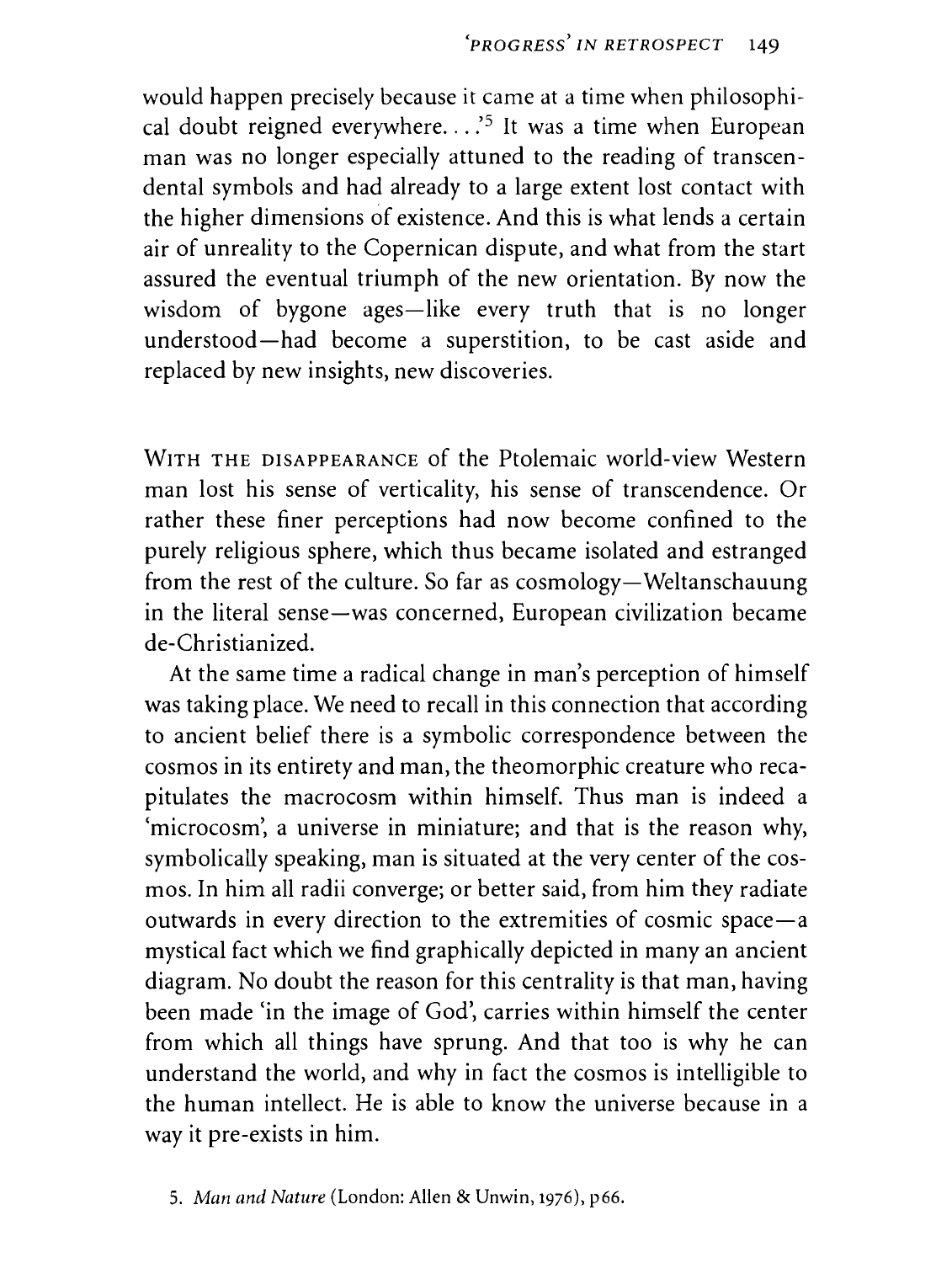But of course all this means absolutely nothing from the modern point of view. To be sure, once the cosmos has been reduced to the corporeal plane, and that in turn has been cut down to its purely quantitative parameters, there is little left of the aforementioned analogy. Admittedly our physical anatomy does *not* resemble the solar system or a spiral nebula. It is first and foremost in the qualitative aspects of creation, as revealed to us through the God-given instruments of perception, that cosmic symbolism comes into play. We need not be surprised, therefore, that a science which peers upon Nature through lifeless instruments fashioned by technology should have little to say on that score.

In any case, along with the Ptolemaic theory the ancient anthropology fell likewise into oblivion. Man ceased in effect to be a microcosm, a theomorphic being standing at the center of the universe, and became instead a purely contingent creature, to be accounted for by some sequence of terrestrial accidents. Like the cosmos he was flattened out, shorn of the higher dimensions of his being. Only in his case it happens that 'mind' refuses to be altogether exorcised. It remains behind as an incomprehensible concomitant of brain-function, a kind of ghost in the machine, a thing that causes untold embarrassment to the philosophers. The fact is that man does not fit into the confines of the physical universe. There is another side to his nature-be it ever so subjective!-which cannot be described or accounted for in physical terms. And so, in keeping with the new outlook, man finds himself a stranger in a bleak and inhospitable universe; he has become a precarious anomaly-one could almost say, a freak. There is something pathetic in the spectacle of this 'precocious simian'; and behind all the noise and bluster one senses an incredible loneliness and a pervading *Angst.* Our harmony and kinship with Nature has been compromised, the inner bond broken; our entire culture has become dissonant. Moreover, despite our boast of knowledge, Nature has become unintelligible to us, a closed book; and even the act of sense perception-the very act upon which all our knowledge is supposed to be based-has become incomprehensible.

What then are we to say concerning the stupendous knowledge of science? It is evidently a knowledge that has been filtered through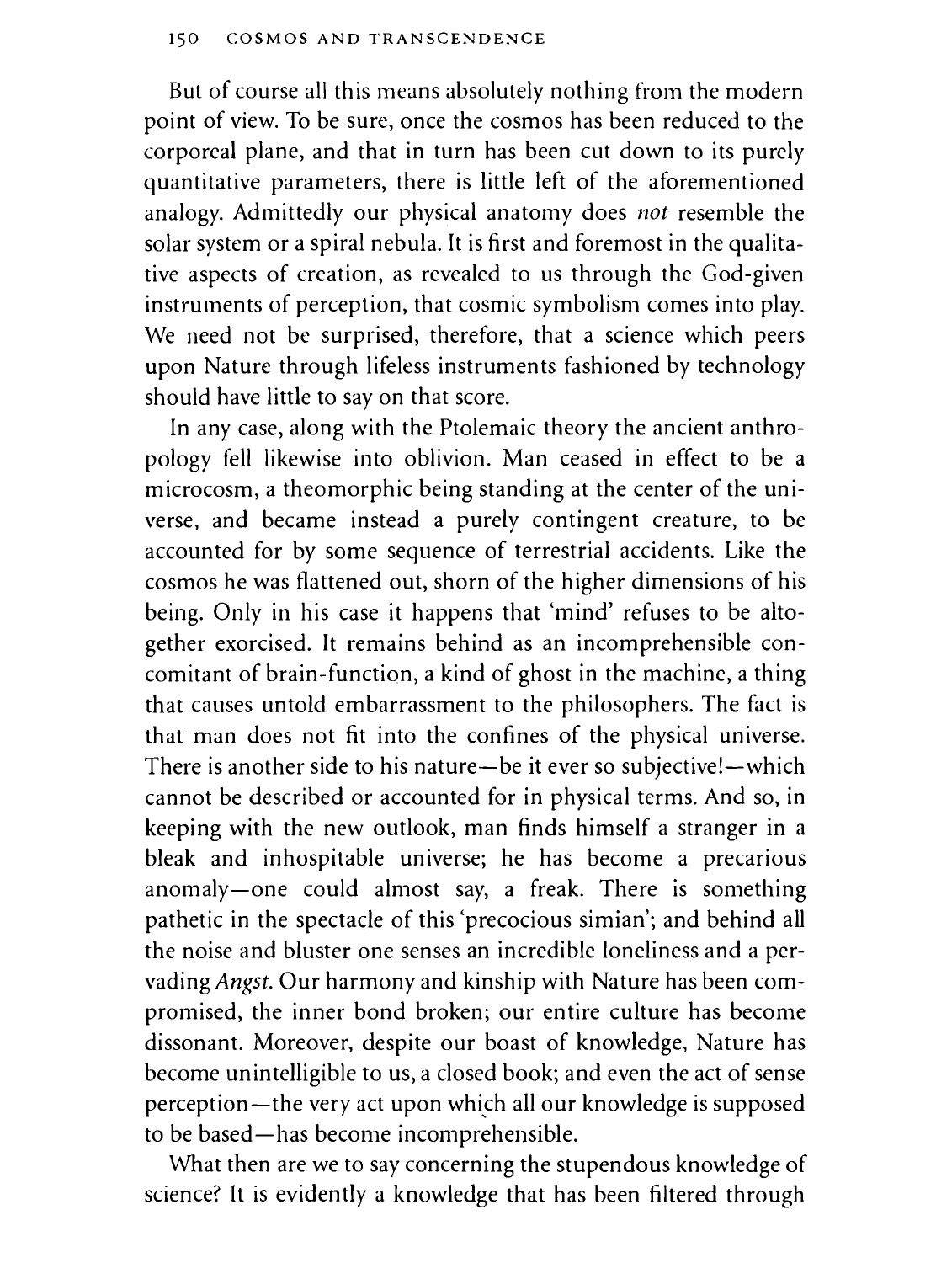external instruments and that partakes of the artificiality of these man-made devices. Strictly speaking, what we know is not Nature but certain methodically monitored effects of Nature upon that mysterious entity termed 'the scientific observer'. It is thus a postivistic knowledge geared to the prediction and control of phenomena, and ultimately-as we know-to the exploitation of natural resources and the practice of terrestrial rapine. All euphemisms aside, science-like most else that modern man busies himself with-is well on the way to becoming simply an instance of 'technique' in the sense of the sociologist Jacques Ellul.

Meanwhile all the ideal aspects of human culture, including all values and norms, have become relegated to the subjective sphere, and truth itself has become in effect subsumed under the category of utility. Transcendence and symbolism out of the way, there remains only the useful and the useless, the pleasurable and the disagreeable. There are no more absolutes and no more certainties; only a positivistic knowledge and feelings, a veritable glut of feelings. All that pertains to the higher side of life-to art, to morality or to religion-is now held to be subjective, relative, contingent-in a word, 'psychological'. One is no longer capable of understanding that values and norms could have a basis in truth. How could this be in a world of 'hurrying material'? And so man has become the great sophist: he has set himself up as 'the measure of all things'. Having but recently learned to walk on his hind legs (as he staunchly believes), he now fancies himself a god! 'Once Heaven was closed,' writes Schuon, 'and man was in effect installed in God's place, the objective measurements of things were, virtually or actually, lost. They were replaced by subjective measurements, purely human and conjectural pseudo-values.'6

Thus, too, all the elements of culture, having once been subjectivized, have become fair game to the agents of change. Nothing is sacrosanct any more, and at last everyone is at liberty to do as he will. Or so it may seem; for in reality the manipulation of culture has become a serious enterprise, a business to be attended to by governments and other interest groups.

6. *Light* 011 *the Ancient Worlds* (London: Perennial Books, 1965), p30.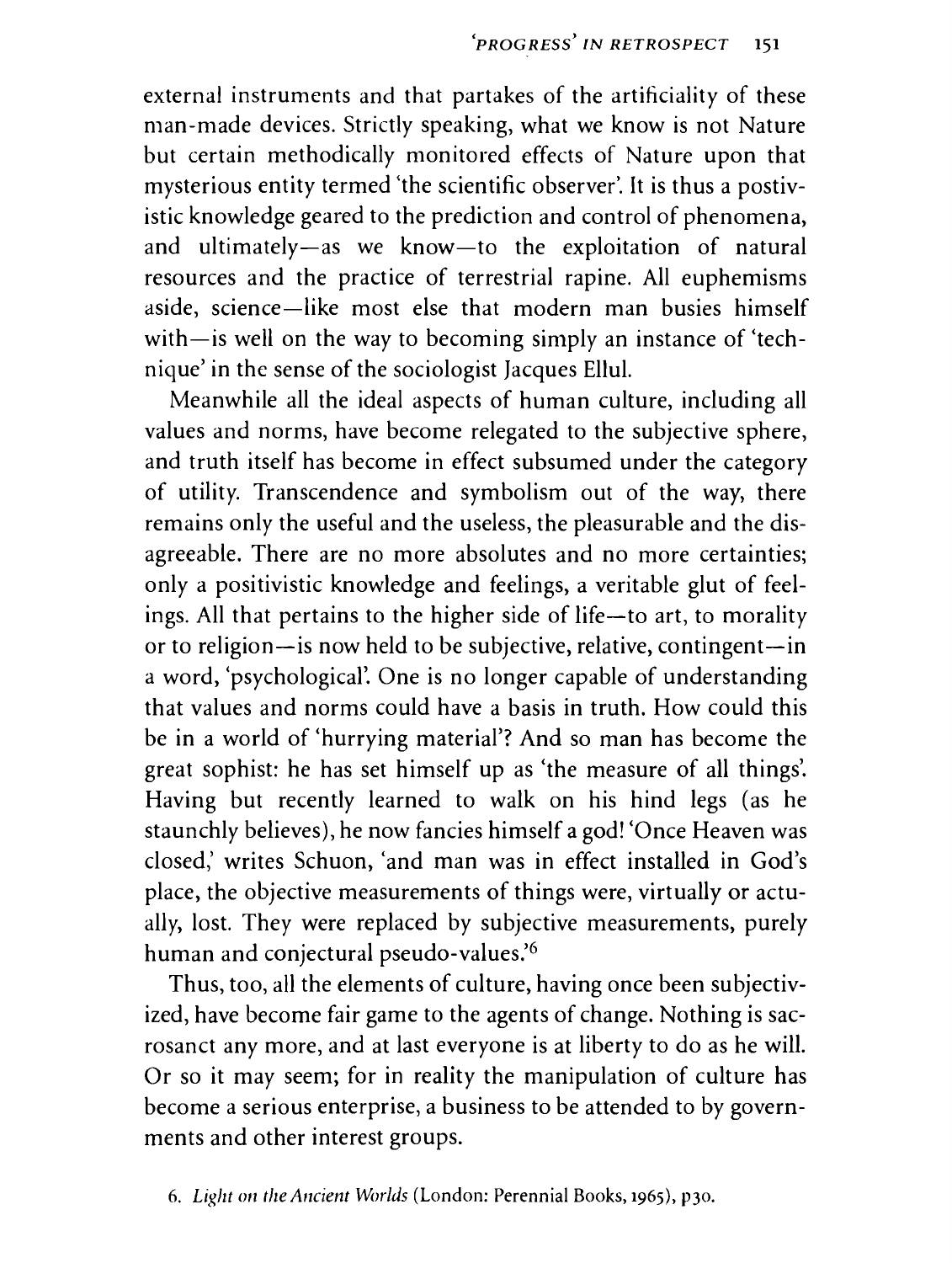We find thus that cosmology does indeed 'implicate values'; one could even say that eventually it turns into politics. So too a pseudo-cosmology necessarily implicates false values, and a politics destructive of good. It is by no means a harmless thing to be cut off from the higher spheres or from the mandates of God. Our civilization has forgotten what man is and what human life is for; as Nasr notes, 'there has never been as little knowledge of man, of the *anthropos.'7* To which one might add that apparently no previous culture has managed to violate so many natural and God-given norms to any comparable extent.

SoME REFLECTIONS on the subject of art may not be inappropriate at this point. The first thing to be noted is that the very conception of art has changed: the word has actually acquired a new meaning. Thus art has become 'fine art', something to be enjoyed in leisure moments and generally by the well-to-do. It has become a luxury, almost a kind of toy. In ancient times, on the other hand, 'art' meant simply the skill or wisdom for making things, and the things made by art were then called 'artefacts'. Strictly speaking everything that answered a legitimate need and that had to be produced by human industry was an artefact. Thus an agricultural implement or a sword was an artefact, a piece of furniture or a house was an artefact, and so too was a cathedral or an icon or an ode. The artefact, moreover, was there for the whole man, the trichotomous being made up of body, soul, and spirit; and so even the humblest tool or utensil had to possess more than simply 'utility', in the contemporary sense. That 'more', of course, derives from symbolism, from the language of forms. It is the reason why a water-pot can be a thing of immense beauty and meaning. Not that this beauty had to be somehow superimposed upon the object, like an ornament. It was there as a natural concomitant of utility, of the 'correctness', one could say, of the work. And that is the reason why in ancient times there was an intimate link between art and science, and why Jean Mignot (the

<sup>7. &#</sup>x27;Contemporary Man, between the Rim and the Axis', *Studies in Comparative Religion, 7* (1973), p116.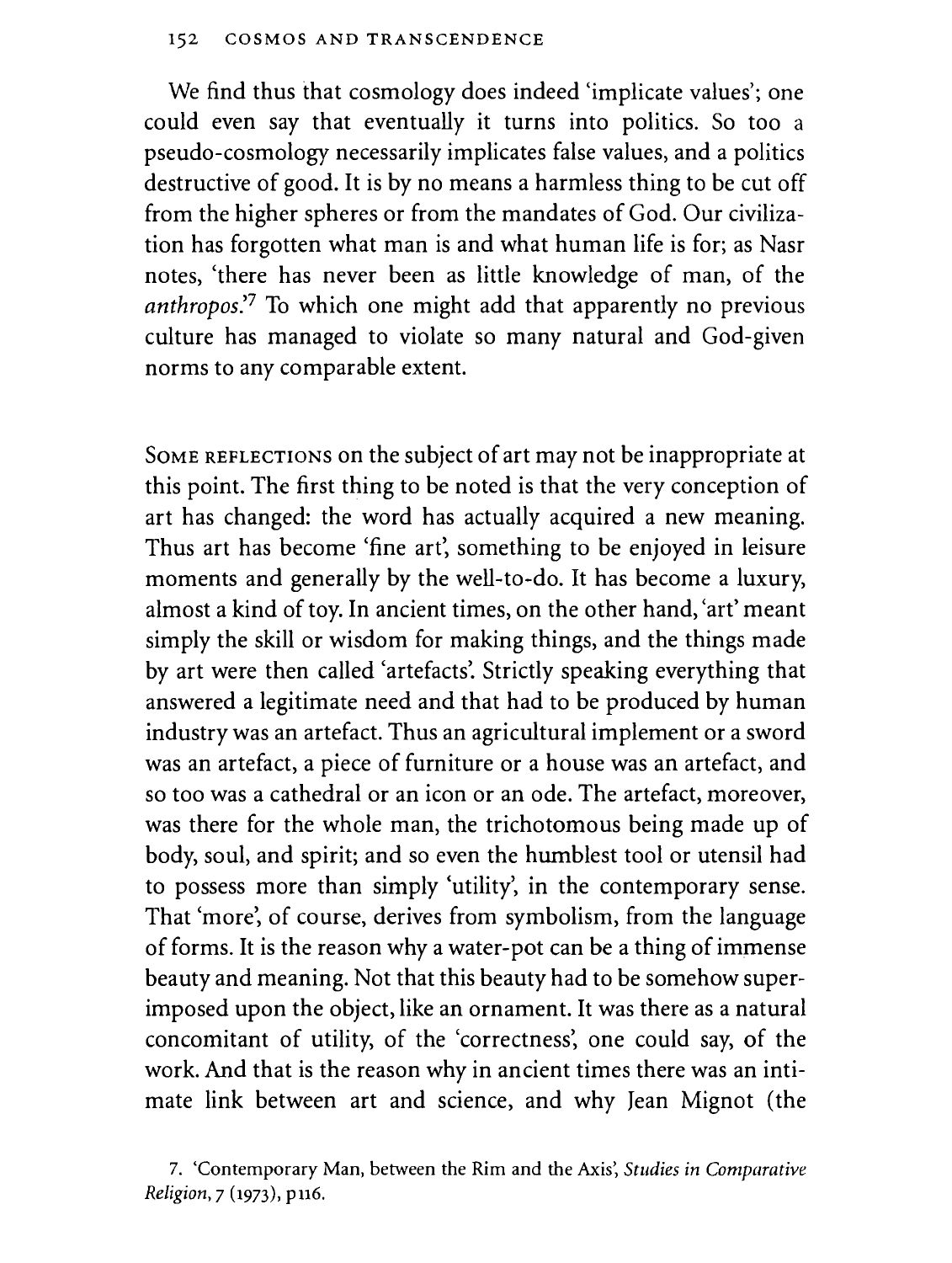builder of the cathedral at Milan) could say that 'art without science is nothing' *(ars sine scientia nihil).* In a word, both beauty and utility were conceived to spring from truth.

It was understood, moreover, that authentic art can never be profane. For let us remember that according to Christian teaching the eternal Word or Wisdom of God is indeed the supreme Artist: 'All *things were made by Him, and without Him was not anything made.'*  Now it follows from the profound sense of this text that whatever is truly made, or made rightly, is made by Him. And this implies that the human artist-every authentic artist-must participate to some degree in the eternal Wisdom. 'So, too, the soul can perform no living works,' writes St Bonaventure, 'unless it receive from the sun, that is, from Christ, the aid of His gratuitous light.'8 Man, therefore, the human artist, is but an agent; to achieve perfection in his art he must make himself an instrument in the hands of God. And so the production of the artefact is to be ascribed to the divine Artificer in proportion as it is beneficent and well made; for indeed *'every good gift and every perfect gift is from above, and cometh down from the Father of lights'* (James 1:17).

To some extent this constitutes a universal doctrine that has guided and enlightened the arts of mankind right up to the advent of the modern age. Thus even in the so-called primitive societies all art, all 'making', was a matter of 'doing as the gods did in the beginning.' And that 'beginning', moreover, is to be understood in a mythical, that is to say, in a metaphysical sense. Basically it is the ever-present 'now', that elusive point of contact between time and eternity which is also the center of the universe, the 'pivot around which the primordial wheel revolves.' As Mircea Eliade has amply demonstrated, the traditional cultures have been cognizant of that universal center and have sought by ritual or other symbolic means to effect a return to that point of origin, that 'beginning'. That is where man was able to renew himself; from thence he derived strength and wisdom. And from thence too, needless to say, he derived his artistic inspiration. Thus, strange as it may sound, the traditional artist works not so much in time as in eternity. His art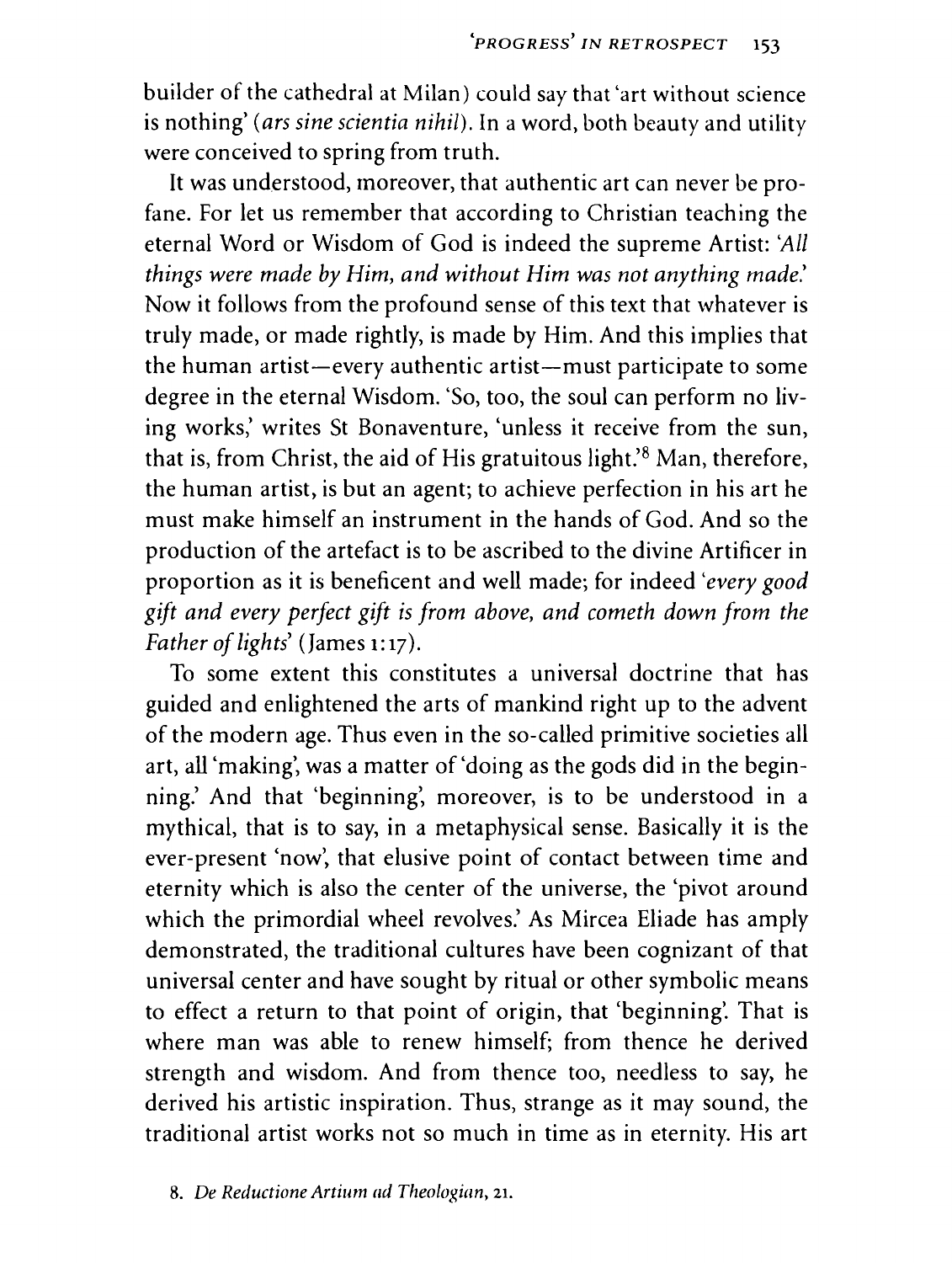partakes somehow of the instantaneous 'now'; and this explains its freshness, the conspicuous unity and animation of its productions. No matter how long it may take to fashion the external artefact, the work has been consummated internally in a trice, at a single stroke.

The Scholastics were no doubt heirs to this immemorial conception of art. It is evidently what St Thomas has in mind when he defines art as 'the imitation of Nature in her manner of operation'9; for we must understand that here the term 'Nature' is employed not in the current sense-not in the sense of *natura naturata,* a nature that has been made-but in the sense of *natura naturans,* the creative agent which is none other than God. The human artist thus imitates the divine Artificer; for in imitation of the Holy Trinity he works 'through a word conceived in his intellect' *(per verbum in intellectu conceptum),* 10 which is to say, through a word or 'concept' which mirrors the eternal Word. Man too 'begets a word' in his intellect; and this constitutes the *actus Primus* of artistic creation.

It follows from these considerations that there is a profound spiritual significance both in the enjoyment and in the practice of authentic art. On the one hand, a *bona fide* artefact will possess a certain charisma, a beauty and significance which no profane or merely human art could effect-not to speak of mechanized production. Such an artefact will exert an invisible influence upon the user; it will benefit the patron in unsuspected ways. But what is still more important, the exercise of his art will bring not only material remuneration but also spiritual benefit to the artist. 'Manufacture, the practice of an art,' writes Coomaraswamy, 'is thus not only the production of utilities but in the highest possible sense the education of men.'<sup>11</sup> It is a spiritual way, a means to perfection. And one could even say that the practice of an art should be a normal and integral part of the Christian life: everyone should be an artist of some kind, each in accordance with his vocation. As William Blake has expressed it, 'The Whole Business of Man Is the Arts.... The unproductive Man is not a Christian.'

<sup>9.</sup> *Summa Theologiae,* I, 117, 1.

<sup>10.</sup> Ibid., I, 45, 6.

<sup>11.</sup> *Christian and Oriental Philosophy of Art* (New York: Dover, 1956), p27.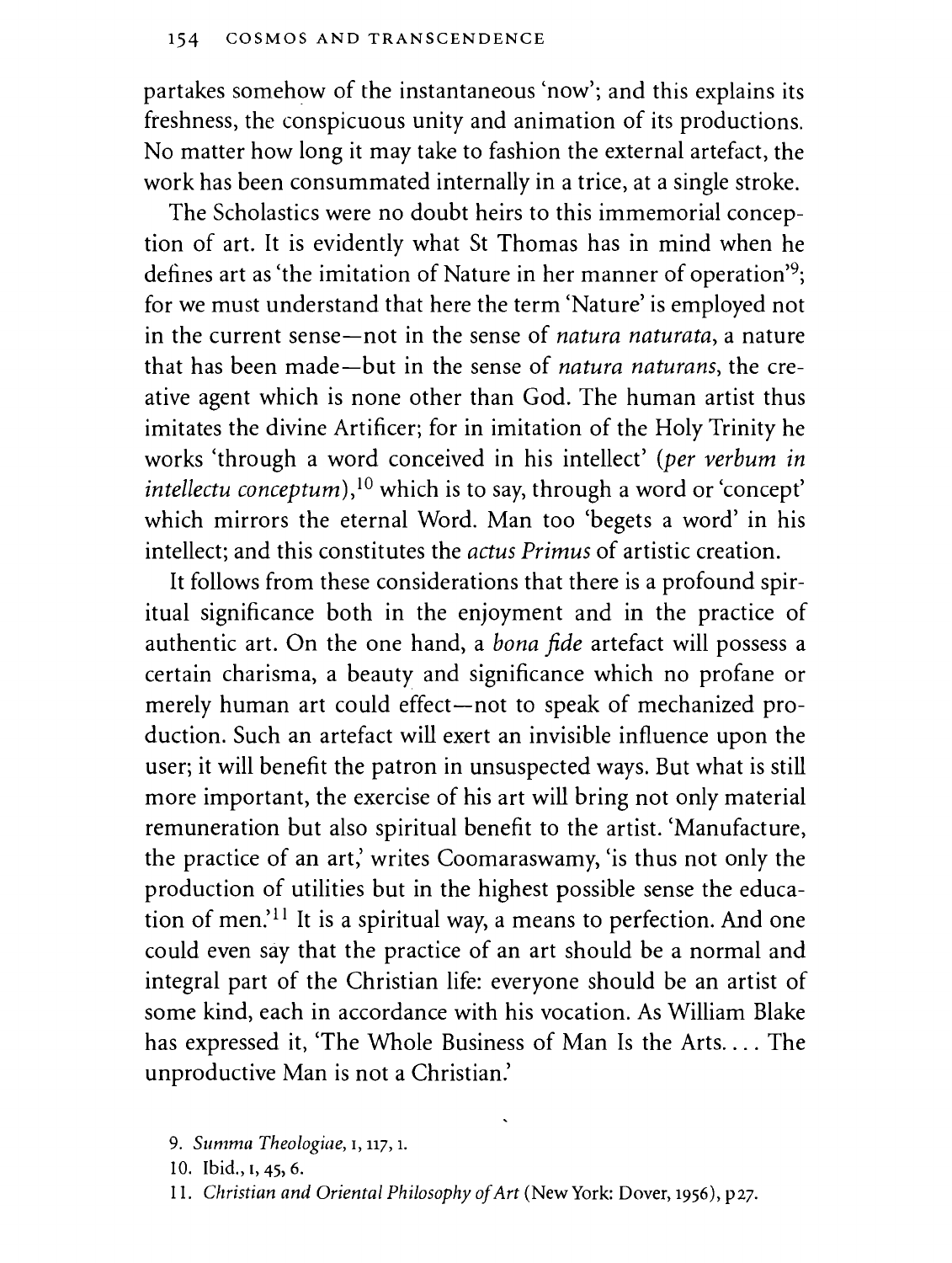One also knows, however, that as Blake was writing these lines the Industrial Revolution was gathering momentum and the Arts were on their way out. The machine age was upon us, and that kind of manufacture which had been so much more than the mere 'production of utilities' was fast being replaced by the assembly line. We know that efficiency has been increased a hundredfold and that the 'standard of living' has never been so high. And we know too that the promised utopia has not arrived, and that unforeseen difficulties are cropping up at an accelerating pace. What we generally don't know, however, is that our civilization has become culturally impoverished to an alarming degree. We are beginning to become cognizant of the ecological crisis and shudder at the reports of acid rain, but still fail to behold the spiritual wasteland that has been forming around us for centuries. We speak of 'the dignity of labor' and forget that there was a time when manufacture was more than a tedium, a meaningless drudgery which men endure only for the sake of pecuniary reward. We speak of 'the abundant life' and forget that happiness is not simply play, entertainment or 'getting away from it all', but the spontaneous concomitant of a life well lived. We forget that pleasure does not come in pills or via an electronic tube but through what the Scholastics termed 'proper operation', the very thing that authentic art is about. In short, what we have totally forgotten is that 'The Whole Business of Man Is the Arts.'

Besides industry, of course, our culture comprises also 'the fine arts', which are there presumably to supply 'the higher things of life'. Now whatever else might be said in behalf of these productions, it is clear that for the most part they are bereft of any metaphysical content. Our art ceased long ago to be a 'rhetoric' and became an 'aesthetic', as Coomaraswamy has pointed out; which is to say that it is no longer intended to enlighten but only to please. It is not the function of our fine arts 'to make the primordial truth intelligible, to make the unheard audible, to enunciate the primordial word, to represent the archetype,' which from a traditional point of view is indeed 'the task of art, or it is not art,' as Walter Andrae observes.<sup>12</sup> And however sublime this 'fine art' may be, it does not in fact bear

<sup>12.</sup> Quoted by A.K. Coomaraswamy, op. cit., p55.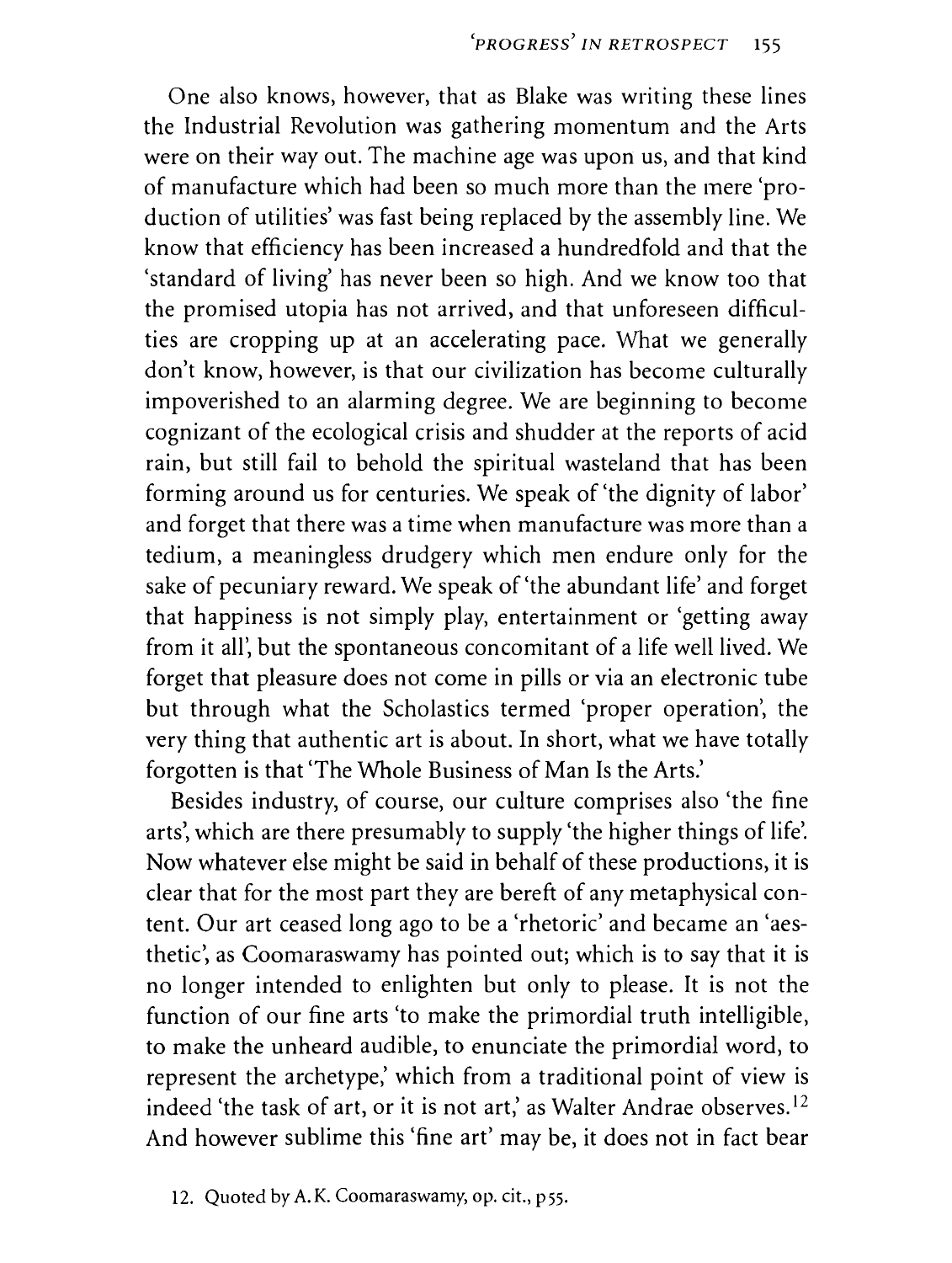reference to 'the invisible things of Him' because the artist who made it was simply a man-a genius, perhaps, but a man nonetheless. Unlike ancient art it does not derive 'from above', nor does it refer to spiritual realities, or to God 'whom we never mention in polite society.' As a matter of fact, in keeping with the overall subjectivist trend of modern culture, art has become more and more a matter of 'self-expression', right up to the point where the contingent, the trivial and the base have all but monopolized the scene. A stage has been reached where much of art is plainly subversive—one needs but to recall those bizarre paintings of patently Freudian inspiration which could very well have originated within the walls of a lunatic asylum! The history of modern art teaches us that the merely human, cut off from spiritual tradition and the touch of transcendence, is unstable; it degenerates before long into the infrahuman and the absurd.

THERE IS AN INTIMATE CONNECTION between the machine metaphor as a cosmological conception and the creation of a technological society. Let us not forget that a machine has no other *raison d'etre* than to be used. When Nature, therefore, is viewed as being nothing more than a machine, it will as a matter of course come to be regarded simply as a potential object of exploitation, a thing to be used in all possible ways for the profit of men. The two attitudes, moreover, go hand in hand; for as Roszak points out, 'only those who experience the world as dead, stupid, or alien and therefore without a claim to reverence, could ever turn upon their environment ... with the cool and meticulously calculated rapacity of industrial civilization.<sup>'13</sup> It is therefore not surprising that no sooner had the postulate of cosmic mechanism gained official recognition than men began on an unprecedented scale to build their own machines with which to harness the forces of Nature; in the wake of the Enlightenment came the Industrial Revolution.

But the story does not end there; for it was inevitable within the perspective of the new cosmology 'that man, too, should come to be

<sup>13.</sup> *Where the Wasteland Ends* (cited in n 199 above), pp 154-55.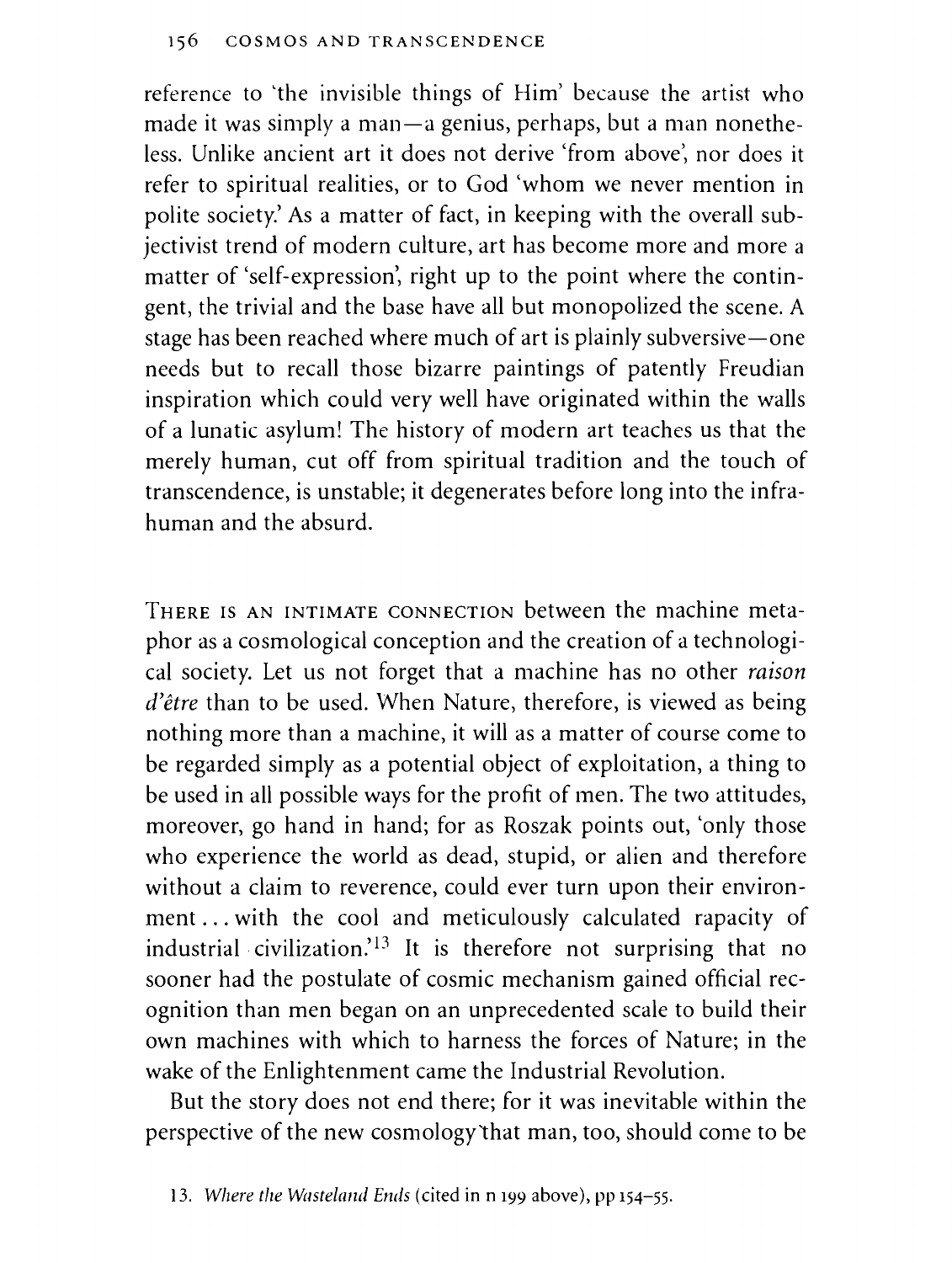viewed as a kind of machine. What else could he be in a Newtonian universe? And if man is a machine, society too is a machine and human behavior is deterministic: Newton, Lamettrie, Hobbes, and Pavlov clearly lie on a single trajectory. And these recognitions-or better said, these new premises-open up incalculable possibilities! Whether we realize it or not, the cold and rigorous dialectic of science in its concrete actuality leads step by step to the formation of a technological society in the full frightening sense of that term.

Let us consider the matter a little more carefully. To understand the scientific process we need to recall an essential idea which goes back not so much to Newton as to Descartes, and is especially associated with the name of Francis Bacon (the first of the two 'archvillains' in Blake's vision of Victorious Science). Now Bacon's contribution resides in his perception of a universal and all-encompassing method for the systematic acquisition of knowledge. In the first place, this process is envisaged as collective and cumulative; it is an enterprise that keeps on gathering momentum. Thus 'the business' of knowing should not be left in the hands of the individual but is to be carried out by teams of experts, as we would say; and significantly enough (this is its second notable characteristic), it is to be done 'as if by machinery'. Here it is again: the all-conquering omnivorous machine metaphor! But this time in an entirely new key: as a methodological principle. With telling effect Bacon goes on to observe how very small would be the accomplishments of'mechanical men' if they worked only with their bare hands, unaided by tools  $\cdot$ . and instruments contrived through human ingenuity. In like manner very little can be accomplished when men seek to acquire knowledge through 'the naked forces of understanding.' In the mental domain, too, we need a tool, an instrument of thought; and that is just what his 'novum organum'-Bacon's famed method of scienceis intended to supply. 'A new machine for the mind', he calls it. And like every machine it is there to be used for profit; truth and utility, he assures us, 'are here one and the same thing.'

One can say in retrospect that whereas Bacon's specific recipes for scientific discovery have proved to be relatively useless (as many have pointed out), his dream of a systematic and collective science in which 'human knowledge and human power meet in one' has no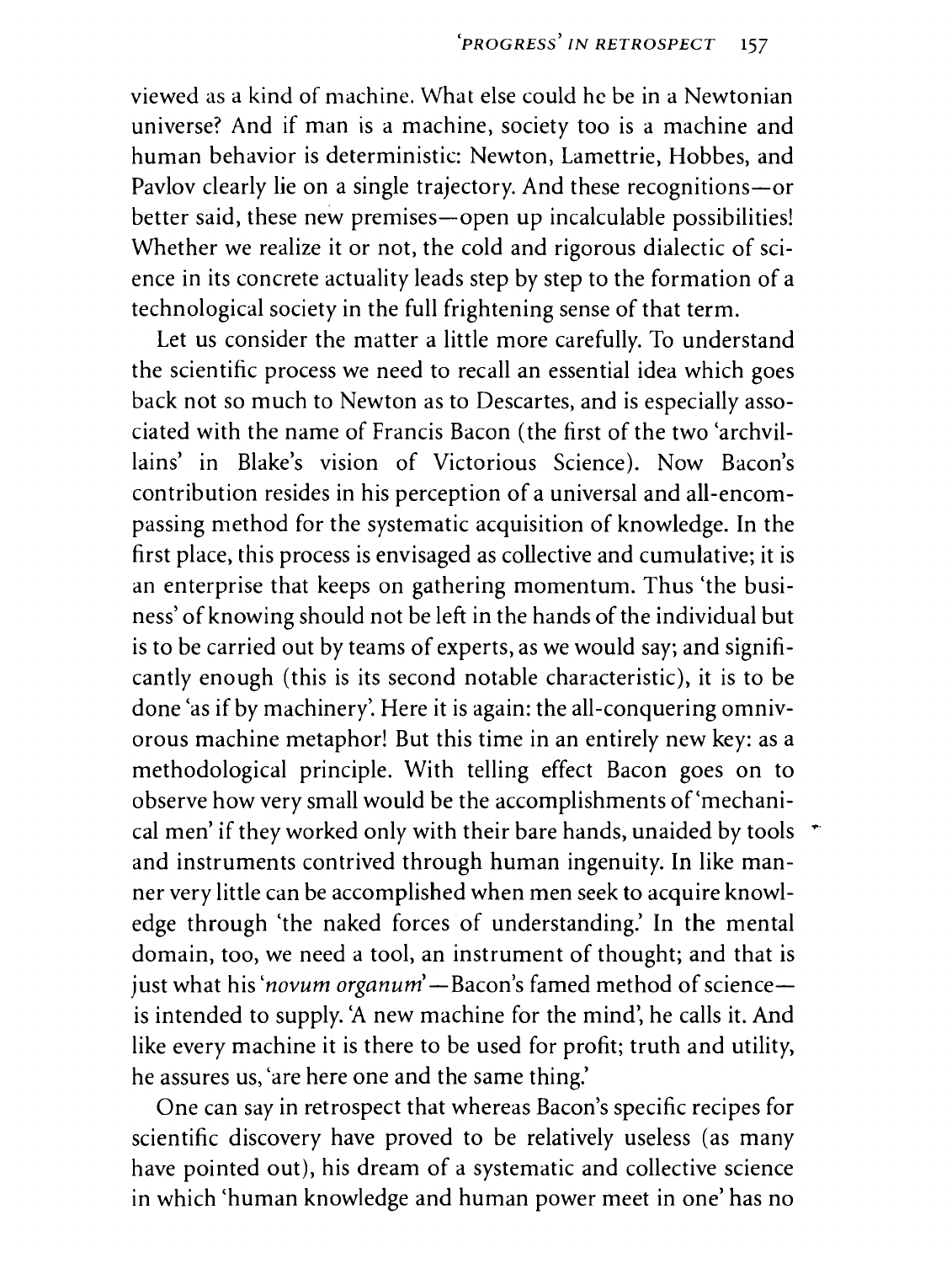doubt been realized beyond his wildest expectations. What has triumphed is not so much any specific 'machine for the mind' but the idea of method or technique as something formal and impersonal that interposes itself between the knower and the known. And whereas on the one hand this artificial intermediary has isolated the knower—impeded his direct access to reality—it has also made possible the development of a formal and depersonalized knowledge, based upon the systematic labors of countless investigators. First came the development of classical physics and what might be termed 'hard' technology. Later the modern biological sciences began to emerge, and later still the so-called behavioral and social sciences. Meanwhile the process of scientization began to extend itself beyond the boundaries of every formally recognized science and proceeded to exert a dominant influence in other domains. 'Scientific knowledge becomes, within the artificial environment, the orthodox mode of knowing; writes Roszak; 'all else defers to it. Soon enough the style of mind that began with the natural scientist is taken up by imitators throughout the culture.'<sup>14</sup> And as the matter stands, this 'style of mind' is to be encountered everywhere; it has entered into cloisters and convents. It has become a mark of enlightenment, the respected thing; 'all else defers to it.' As Bacon had shrewdly seen, there are in principle no limits to the scientization of culture: given free reign, the process is bound to insinuate itself into virtually every sphere of human thought and every activity.

It is obvious to all that our outer life-styles are being drastically altered as a direct consequence of the scientific advance. What we generally fail to realize, on the other hand, is that the impact of this same development on our inner lives-yes, on the condition of our soul-is no less pronounced. To begin with, the mechanization of our work-environment, the phenomenon of urban sprawl, the rising congestion and perpetual noise, the proliferation of concrete, steel and plastic, the loss of contact with Nature and with natural things, the invasion of our homes by the mass media-all this in itself is bound to have its effect on our mental and emotional condition. Add to this the uprooting of people from their ancestral environment, an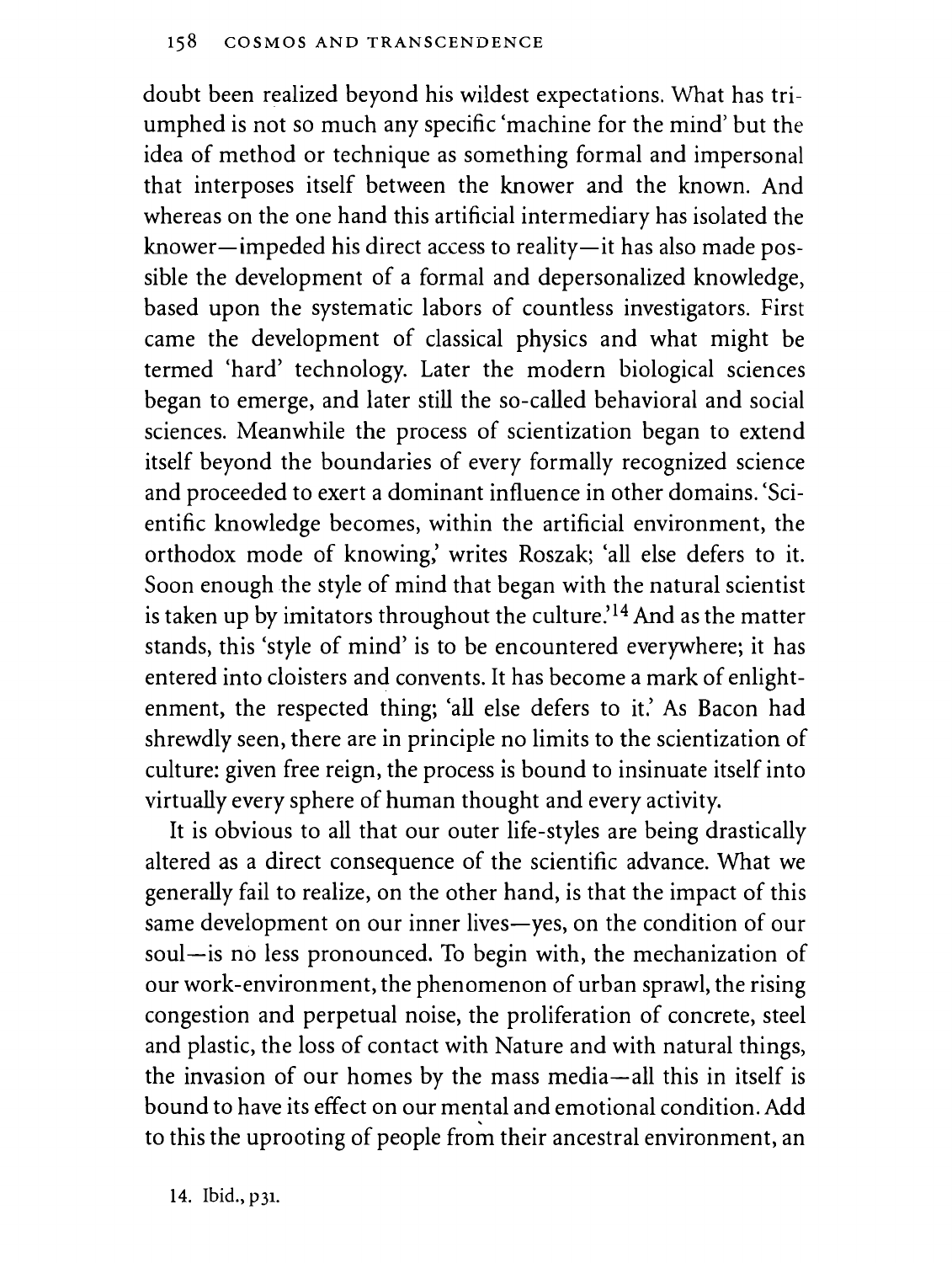unprecedented mobility which shuffles populations like a deck of cards! Add also the other innumerable mechanisms within the technological society which tend to break down every natural division and all cultural ties. Let us add up (if we are able!) all the factors which homogenize and level out. For it must not be forgotten that people too have to be standardized, like interchangeable parts of a machine, so that the wheels of the mechanized civilization may run smoothly and efficiently.

It is to be noted, moreover, that in the course of the present century this leveling, which began with the Industrial Revolution, has entered upon a new phase due to the rise of the behavioral and social sciences. Now from a purely academic point of view it may well appear that these disciplines are of little consequence; for apart from the factual information which they have accumulated (much of it in the form of statistical data) it would seem that one can hardly speak of 'science' at all. The trappings of science (fancy terms and reams of computer print-out) are there no doubt, but very little of its substance-so long, at least, as one insists that the objective verification of hypotheses, without obfuscation and fudging, constitutes a *sine qua non* of the scientific process. And this deficiency is occasionally admitted even by members of the profession. There is the case of Stanislav Andreski, for example, who has offered<sup>15</sup> insightful observations on such subjects as 'The Smoke Screen of Jargon', 'Quantification as Camouflage', 'Ideology Underneath Terminology', and most important of all, 'Techno-Totemism and Creeping Crypto-Totalitarianism'. There it is! This is just the point: if we take a closer look at these seeming pseudo-sciences we find that they too fit perfectly into the integral framework of the technological society. Here too one encounters a kind of'knowledge' which begets power. As we have already seen in the case of Freudian and Jungian psychology, a pseudo-science may not be without its 'utility', its technical efficacy. And if Voltaire could say that even lying becomes 'virtuous' when it is practiced for the right end, then why (in a pragmatic civilization) should not these human techniques be deemed a science and their dogmas 'truth'?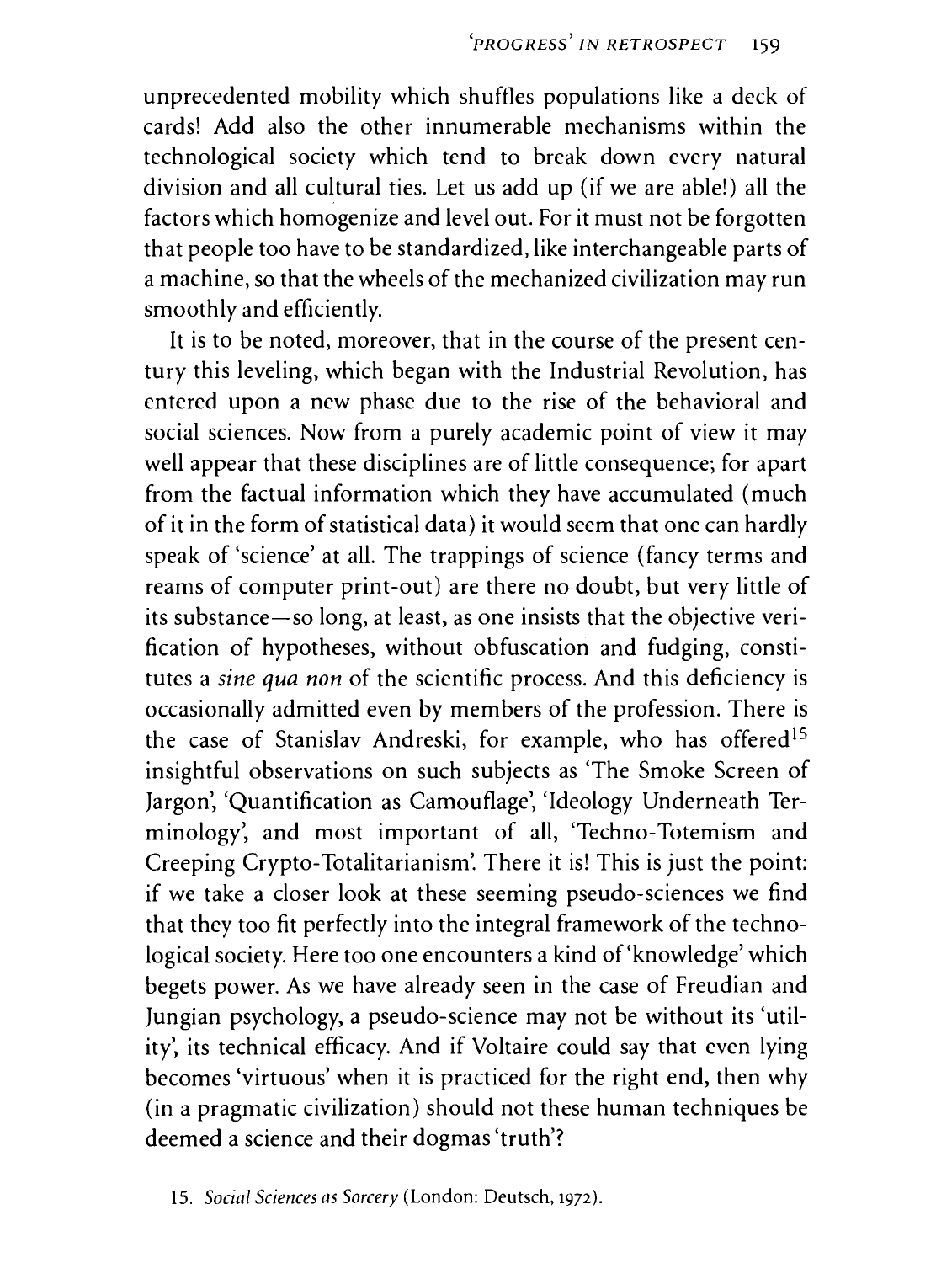Be that as it may, the fact remains that our century has witnessed a dramatic increase in the utilization on the part of governments, industries and other powerful interest groups of methods based upon the so-called behavioral and social sciences. A well-known story about Pavlov may be recalled in this connection: it is reported that shortly after the Bolshevik Revolution the famed scientist was virtually imprisoned in the Kremlin and ordered to write a book describing in detail how behavioral methods based upon his theory of conditioned reflexes may be applied to the indoctrination and control of human beings. Whether it be true that Lenin, upon reading the book, exclaimed to Pavlov 'you have saved the Revolution!' -one does know with certainty that Pavlovian methods have been used extensively in the Soviet Union, and that similar techniques have also been developed and applied in the Western democracies.<sup>16</sup>

However, this does not preclude the fact that the vast majority of people, be it in Russia or in the United States, are almost entirely unaware of this process and could not even imagine the extent to which it has already influenced their own beliefs and psychic makeup. As Jacques Ellul has pointed out with reference to propaganda as a specific area of human technique:

Propaganda must become as natural as air or food. It must proceed by psychological inhibition and the least possible shock. The individual is then able to declare in all honesty that no such thing as propaganda exists. In fact, however, he has been so absorbed by it that he is literally no longer able to see the truth. The natures of man and propaganda have become so inextricably mixed that everything depends not on choice or on free will, but on reflex and myth. The prolonged and hypnotic repetition of the same complex of ideas, the same images, and the same rumors condition man for the assimilation of his nature to propaganda.<sup>17</sup>

Much the same could be affirmed, moreover, with regard to many other areas of human technique which are not simply 'propaganda'

<sup>16.</sup> See William Sargant, *Battle for the Mind* (Westwood, CT: Greenwood, 1957).

<sup>17.</sup> *The Technological Society* (New York: Alfred Knopf, 1965), p366.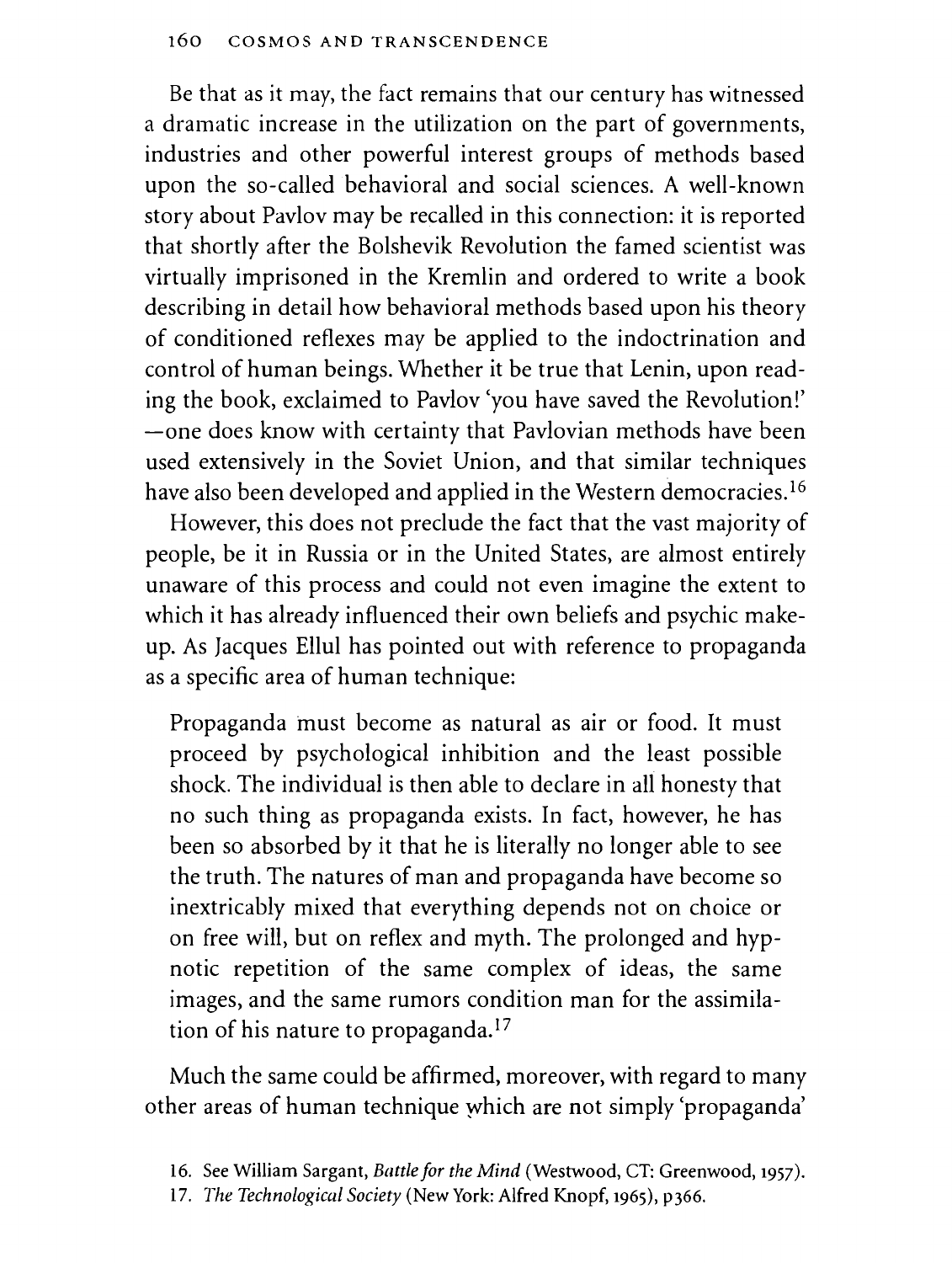in the strict sense. Thus it is only to be expected that in our kind of civilization almost every organized 'encounter'-from kindergarten to post-graduate seminars-will entail an element of concealed indoctrination. As Ellul has shown, virtually all education-on both sides of the Iron Curtain-involves mechanisms of conditioning and control designed to fit the individual into the projects of the society.<sup>18</sup> Even our leisure is 'literally stuffed with technical mechanisms of compensation and integration' which, though different from those of the work environment, are 'as invasive and exacting, and leave man no more free than labor itself.<sup>'19</sup> Within the last decade even religious and priestly retreats have become fair game to the scientific methods of 'sensitivity training'! It is the greatest mistake to think that the technological society can be 'culturally neutral', or that the celebrated 'pluralism' about which one hears so much in Western countries can be anything more than a passing phase or an outright fake. 'Cosmology implicates values'-to say it once more-and without any doubt the manipulation of man, the most vital 'resource' of all, constitutes the ultimate technology.

WHILE IT IS SOCIOLOGICALLY CERTAIN that science begets technology, it also cannot be denied that in its purest form science is simply the pursuit of knowledge for its own sake. Like philosophy, it begins in wonder, or in a certain curiosity about Nature; and especially when it comes to the great scientists—an Einstein or a Schrödinger  $\tau$ -one finds that the driving force behind their scientific inquiries is indeed worlds removed from any thought of application. One needs but to recall with how much diffidence and anguish Einstein offered his fateful formula to the service of the Free World when the hard exigencies of the time seemed to demand this step. It is one of the great ironies of fate that the most terrible instruments of destruction have been pioneered by men who above all others loved peace, and that the most powerful means of enslavement owe their existence to some of the greatest champions of human liberty.

18. Ibid., P347· 19. Ibid., p401.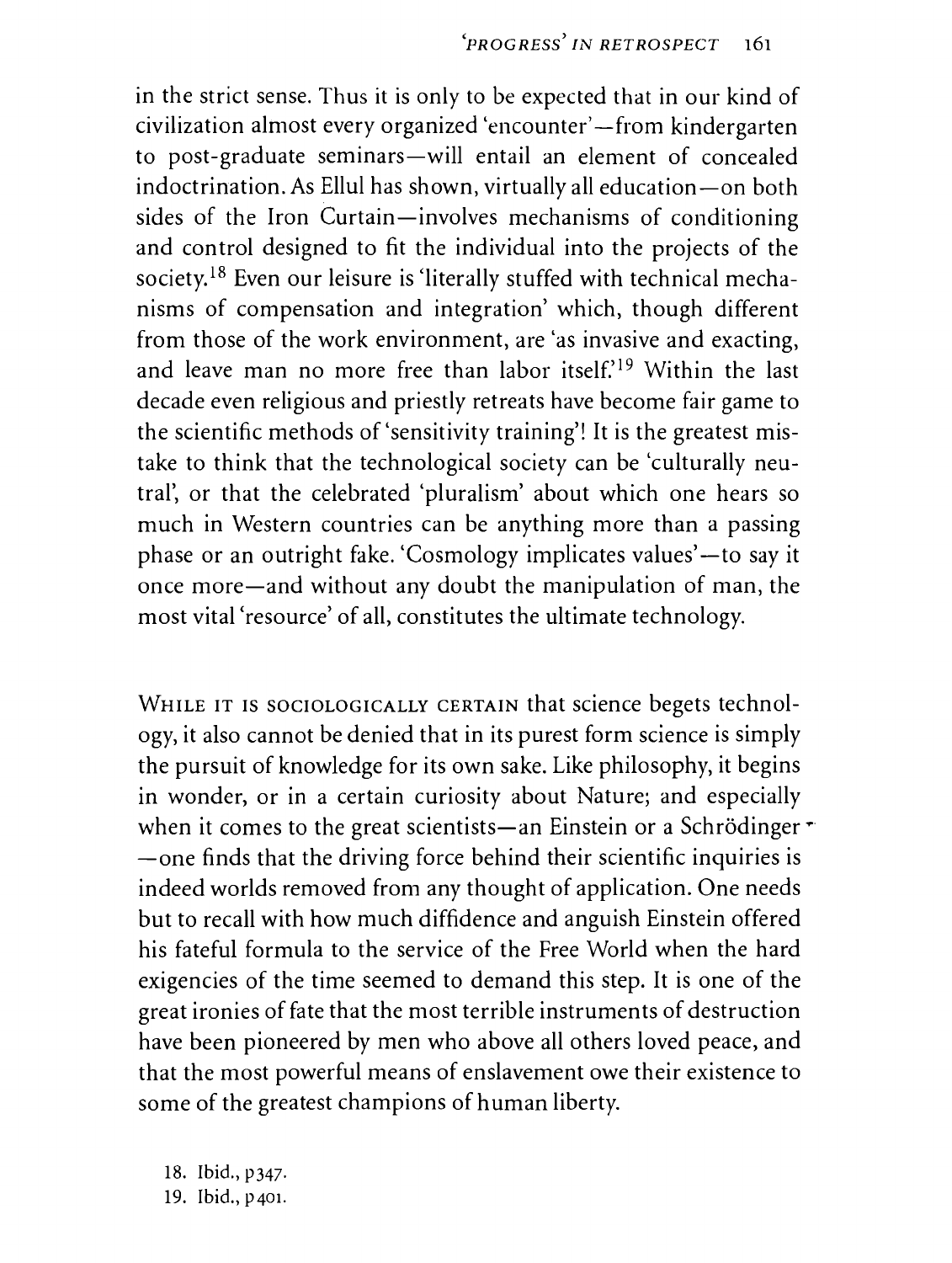But let us pause to reflect a little on the idea of 'knowledge for its own sake'; our sentiments notwithstanding, might there not be an intrinsic connection between this noble quest and such bitter fruit? Preposterous, the humanist will say; and admittedly it has become an almost universally accepted premise that the unbridled pursuit of knowledge constitutes one of the most beneficial and praiseworthy of human occupations. No one seems to question that 'research' of just about any description is a wonderful thing which in some mysterious way is bound to enhance 'the dignity of man' or 'the quality of life'. Not infrequently one finds individuals of even the most prosaic type waxing eloquent in praise of those who are said to have 'pushed back the frontiers of the unknown.' Our libraries are already filled to bursting with the products of this great passion, and yet the cry is always for more. And even when it is recognized that the fruits of this knowledge-the consequences of its applications-have proved to be equivocal or to threaten the very survival of man-even then it is thought that science as such is in no wise at fault. The blame must always be placed at the door of the avaricious entrepreneur or the unscrupulous politician, or it must lie with the short-sighted members of Congress who are held responsible for the under-funding of research. For indeed all ills resulting from 'research and development' are thought to be curable, homeopathic style, with yet another dose of R & D; no one seems prepared to weigh the possibility that the malaise may actually be due, not to an insufficiency, but to an excess of this factor.

Come what may, pure science-science with a capital S-can do no wrong. It is astounding that in an age of unprecedented skepticism, when immemorial beliefs are being tossed aside like worn toys or blithely held up to public ridicule, one should encounter this virtually limitless faith in the unfailing beneficence of scientific research.

What lies behind this passion for more and more science, more and more technology-this mania, one is tempted to say, which has taken hold of our civilization? Is it indoctrination? Yes, no doubt; but then, who first indoctrinated the educators and the technocrats? It is not really quite so simple. Nor can one expect to understand the phenomenon in depth from the typical perspectives of humanist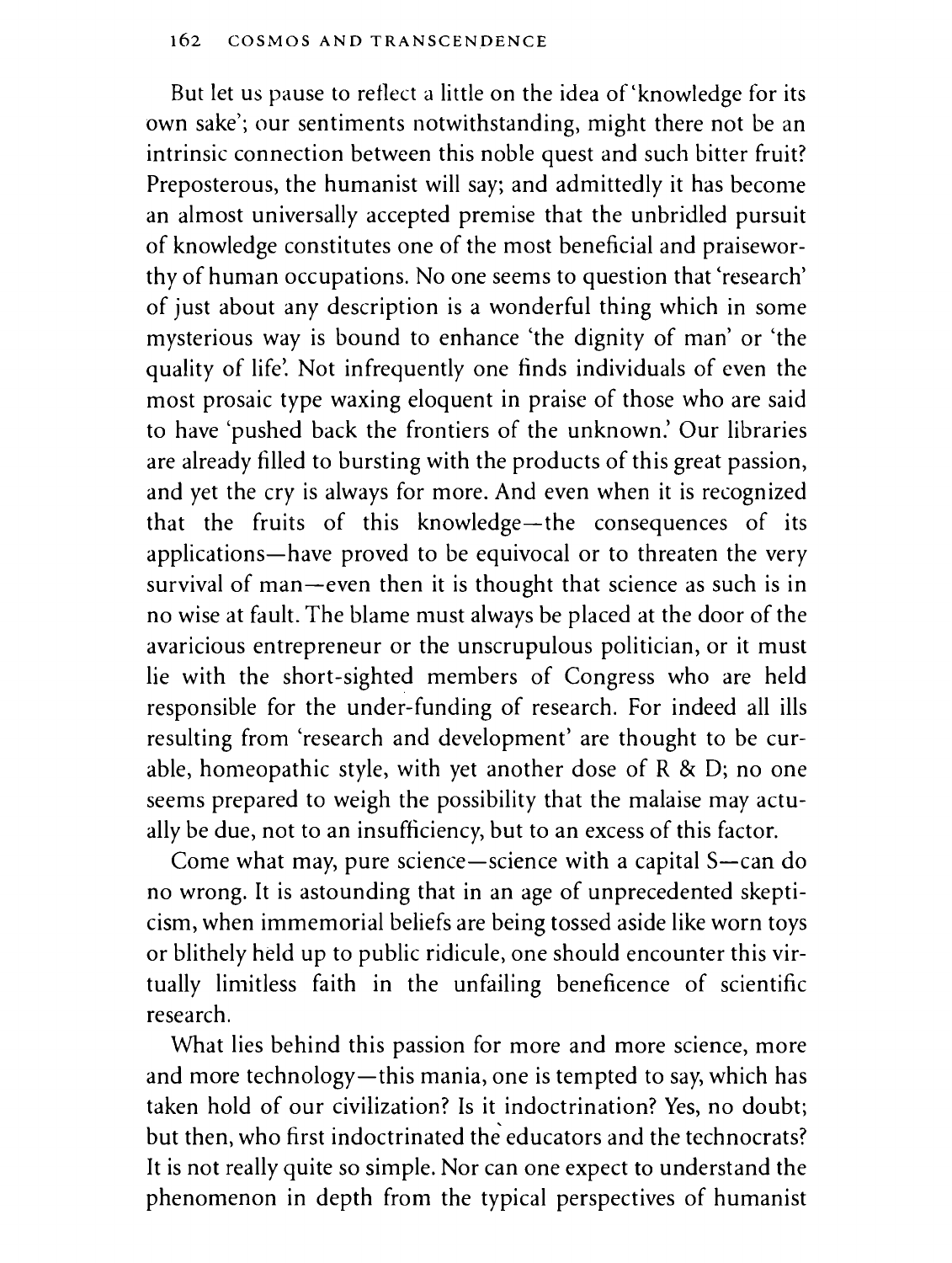thought. Has not humanism been closely allied with the scientific mentality from the start? Is not the one as well as the other a characteristic manifestation of the contemporary Zeitgeist? Do they not share a common anti-traditional thrust? Were not both equally implicated, for example, in the French Revolution, when 'the Goddess of Reason' was installed on the high altar of Notre Dame? And have not the two-despite the interlude of Romanticism-stood together on almost every issue? It would appear, then, that there can be no searching critique of science which is not also at the same time a critique of humanism. To go beyond superficial appearances and banalities we must be prepared to step out of the charmed circle of contemporary presuppositions and avail ourselves of the only viable alternative to modern thought: and that is *traditional* thought.

What, then, does traditional teaching have to say on the subject of science? We propose to look at the matter from a specifically Christian point of vantage; and even at the risk of speaking what can only be 'foolishness to the Greeks', we shall attempt to place ourselves in an authentically Biblical perspective. This means in particular that we need to reflect anew on the familiar account in Genesis concerning the 'forbidden fruit' and the fall of Adam, his expulsion from 'the garden of paradise'. Now in the first place we must go beyond the customary explanation of this event, which is based upon an essentially moral as opposed to a metaphysical point of view. It is all well and good to attribute Adam's fall to 'the sin of disobedience', and this no doubt expresses a profound and vital truth. But we must also realize that this line of interpretation, valid though it be, cannot possibly cover the entire ground. For one thing it leaves open the question as to why Adam had been commanded to abstain from this particular fruit in preference to all others, and why the tree which brought forth this forbidden harvest is referred to as 'the tree of the knowledge of good and evil'. It is reasonable to suppose, moreover, that 'the apple of knowledge' was indeed fatal not simply because it was forbidden, but that it was forbidden precisely because it would prove fatal to man. Furthermore, we must not think that the 'good' which was to be known through the eating of this fruit is that true or absolute good which religion always associates with the knowledge of God; and neither must we assume that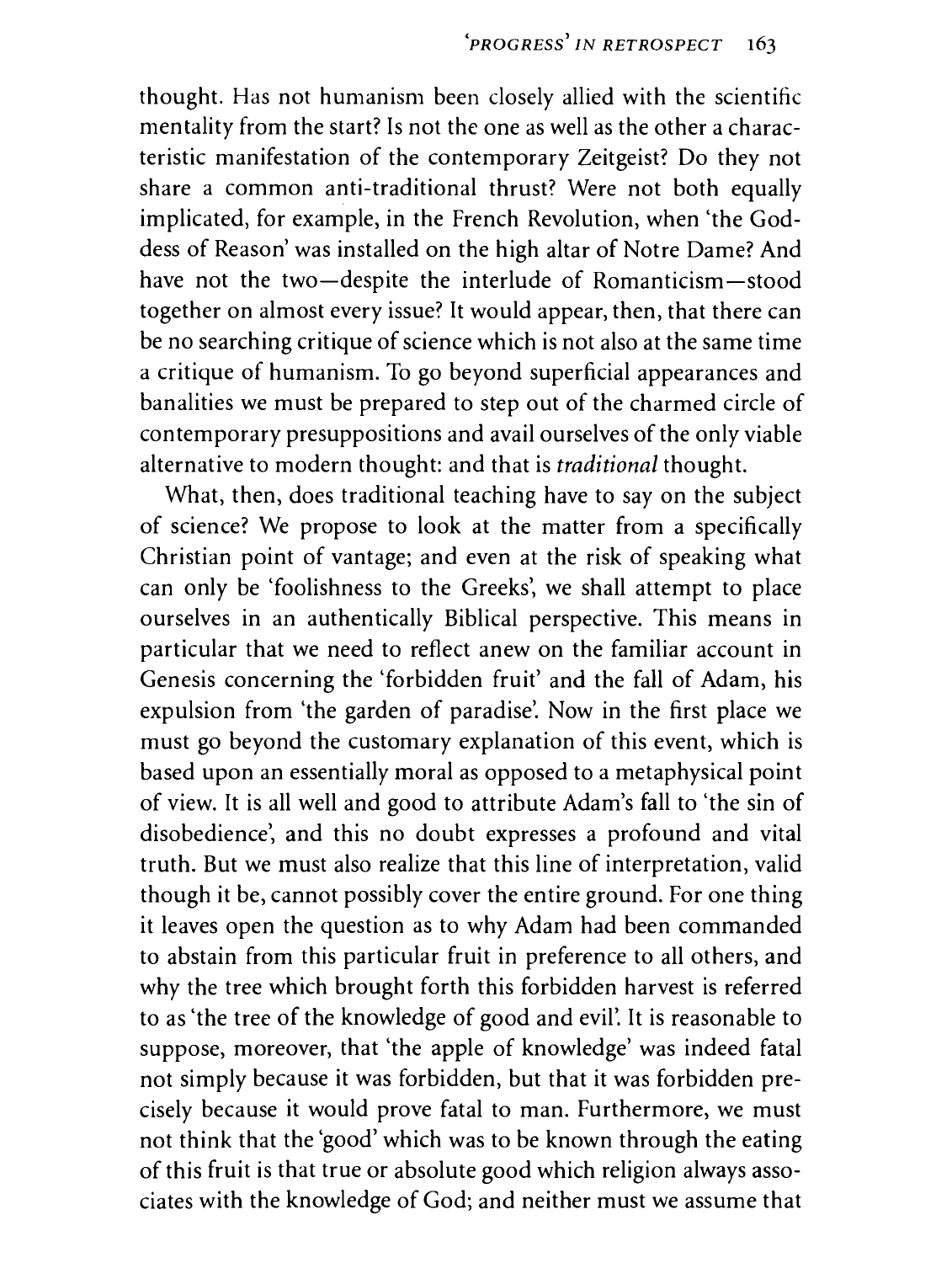the 'evil' which comes to be revealed through the same act is something objectively real, something which has been created by God. For indeed the opening chapter of Genesis has already informed us many times over that God had surveyed the entire creation and found it to be 'good'. The knowledge, therefore, that is symbolized by the forbidden fruit is a partial and fragmentary knowledge, a knowledge which fails to grasp the absolute dependence of all things upon their Creator. It is a reduced knowledge which perceives the world not as a theophany but as a sequence of contingencies: not *sub specie aeternitatis* but under the aspect of temporality. And it is only in this fragmented world wherein all things are in a state of perpetual flux that evil and death enter upon the scene. They enter thus, on the one hand, as the inescapable concomitant of a fragmentary knowledge, a knowledge of things as divorced from God; and at the same time they enter as the dire consequences of 'disobedience'—the misuse of man's God-given freedom—and so as 'the wages of sin'.

Thus Adam fell. 'The link with the divine Source was broken and became invisible; writes Schuon; 'the world became suddenly external to Adam, things became opaque and heavy, they became like unintelligible and hostile fragments.<sup>'20</sup> In other words, the world as we know it came into existence: history began. But that is not the whole story. The Biblical narrative has in fact an extreme relevance to what is happening here and now; for as Schuon points out, 'this drama is always repeating itself anew, in collective history as in the life of individuals.'21 The fall of Adam, then, is not only a primordial act which antedates history as such, but it is also something which comes to pass again and again in the course of human events. It is re-enacted on a smaller or larger scale wherever men opt for what is contingent and ephemeral in place of the eternal truth.

It appears that a 'fall' of major proportions has in fact taken place roughly between the fourteenth and eighteenth centuries. Even the most casual reading of European history reveals the contours of a gigantic transformation: the old order has crumbled and a new

21. Ibid.

<sup>20.</sup> *Light on the Ancient Worlds,* P44·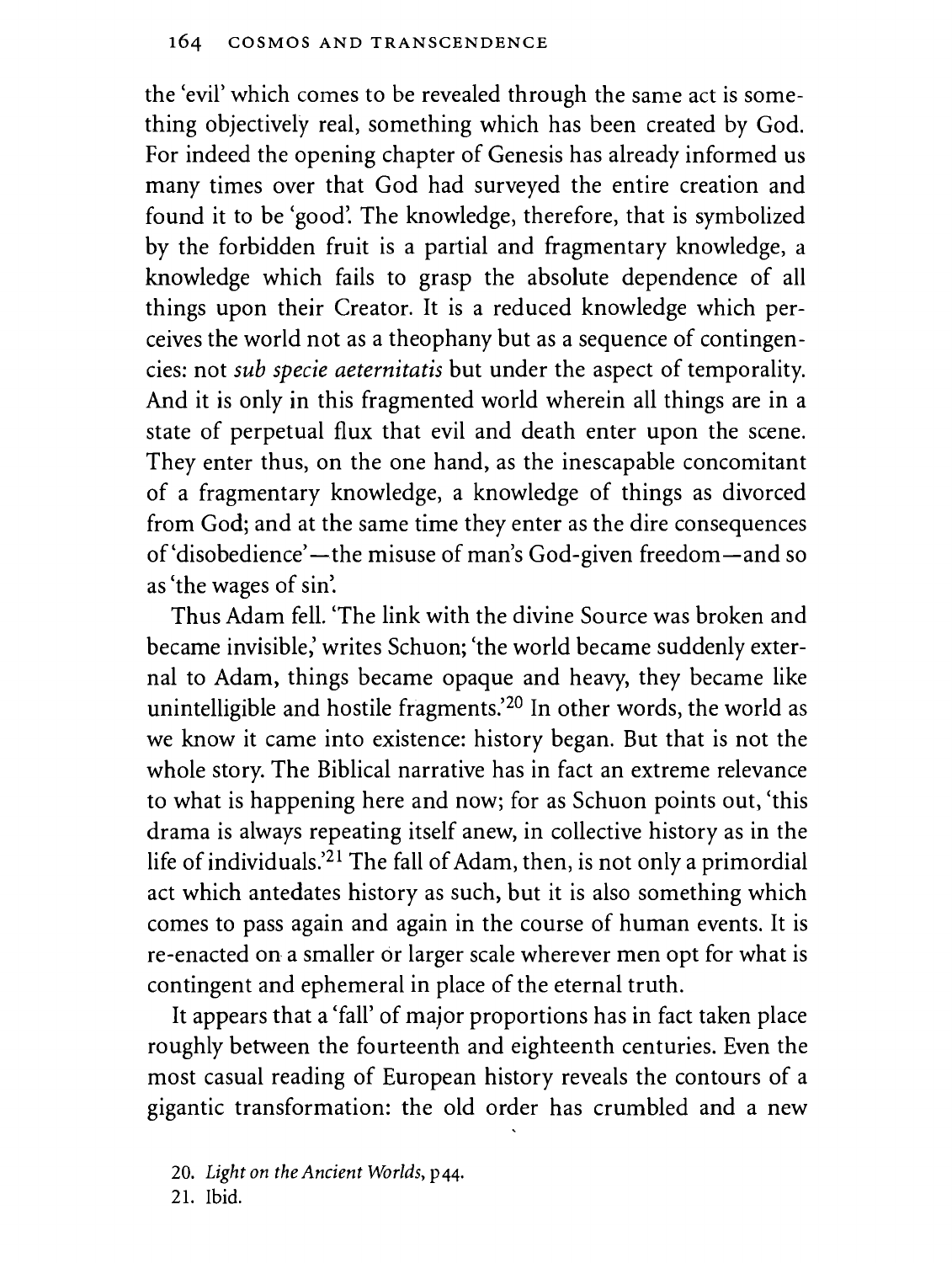world has come to birth. To be sure, this is the cultural metamorphosis which we normally behold under the colors of Evolution and Progress; what we do not perceive, on the other hand, is that we have forfeited our sense of transcendence in the bargain. In other words, we have become sophisticated, skeptical and profane. Much as we might wish to be enlightened, the wisdom of the ages has become for us a superstition, a mere vestige of a supposedly primitive past; or at best it is seen as literature and poetry in the exclusively horizontal sense which we currently attach to these terms. Like it or not, we find ourselves in a desacralized and flattened-out cosmos, a meaningless universe which caters mainly to our animal needs and to our scientific curiosity.

Admittedly there are compensations. Energy has been diverted, so to speak, from higher to lower planes, and this accounts undoubtedly for the incredible vigor with which the modernization of our world has been pressed forward and everything on earth is being visibly transformed. At last man is free to devote himself entirely to the mundane and to the ephemeral portion of himself. And this he does, not only with Herculean effort, but with a kind of religiosity. It is one of the salient features of our time that ephemeral goals and secular pursuits-down to the most trivial and inglorious-have become invested with a sacredness, one could almost say, which in bygone ages had been reserved for the worship of God. But why? What is it all about? 'Equipped as he is by his very nature for worship,' writes Martin Lings,

man cannot not worship; and if his outlook is cut off from the spiritual plane, he will find a 'god' to worship on some lower level, thus endowing something relative with what belongs only to the Absolute. Hence the existence today of so many 'words to conjure with' like 'freedom', 'equality', 'literacy", 'science', 'civilization', words at the utterance of which multitudes of souls fall prostrate in sub-mental adoration.<sup>22</sup>

Everything depends on how we perceive the world, on the quality, one might say, of our knowledge. Is our vision of the universe

22. *Ancient Beliefs and Modern Superstitions* (London: Perennial, 1965), P45·